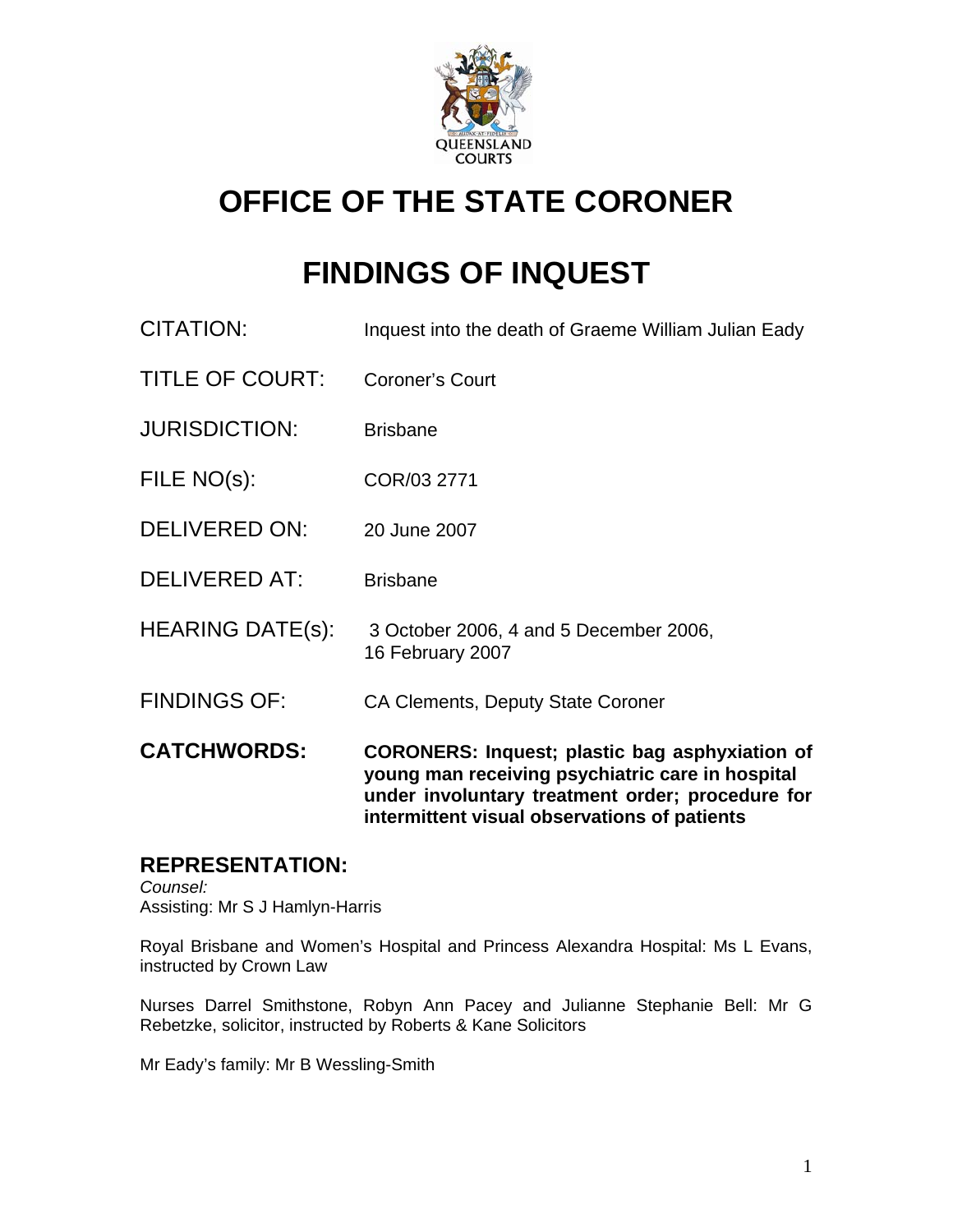## **CORONERS FINDINGS AND DECISION Introduction**

- 1. This is the inquest into the death and circumstances of death of Graeme William Julian Eady. Mr Eady died on 19 October 2003, at the Princess Alexandra Hospital.
- 2. Graeme Eady was born on 9 October 1978. Although he had a history of feeling depressed, he did not have formal treatment for a psychiatric condition until July 2003 when he was diagnosed with a major depressive disorder. He was then treated as an outpatient until a suicide attempt on 24 September 2003 when he was admitted as an inpatient to G Floor of the Mental Health Unit at the Royal Brisbane and Women's Hospital. His mental state appeared to stabilise initially and then worsen. On 11 October 2003, he was transferred to H Floor of the Mental Health Unit. On 13 October 2003, a decision was made to place him under an involuntary treatment order. On the afternoon of 15 October 2003 he was found unconscious, after apparently placing a plastic bag over his head, in the bathroom of his room, Room 24 of H Floor. After efforts were made to resuscitate him, he was transferred to the Emergency Department and, later that day, to the Princess Alexandra Hospital but did not recover, and died four days later after his life support was ceased.

### **Coroners Act 1958 applies**

- 3. The inquest was conducted pursuant to section 26 of the *Coroners Act 1958*  ("the Act") because Mr Eady's death occurred before 1 December 2003, the date on which the *Coroners Act 2003* was proclaimed. It is therefore a "precommencement death" within the terms of s100 of the latter Act, and the provisions of the *Coroners Act 1958* are preserved and continue to apply in relation to the inquest. I must deliver my findings pursuant to the provisions of that Act. I do so, reserving the right to revise these reasons should the need or the necessity arises.
- 4. The purpose of this inquest, as of any inquest under the Act, is to establish, as far as practicable –
	- the fact that a person has died:
	- the identity of the deceased person;
	- whether any person should be charged with any of those offences referred to in section 24 of the Act;
	- where, when and in what circumstances the deceased came by their death.
- 5. It should be kept firmly in mind that an inquest is a fact finding exercise and not a method of apportioning guilt. The procedure and rules of evidence suitable for a criminal trial are not suitable for an inquest. In an inquest there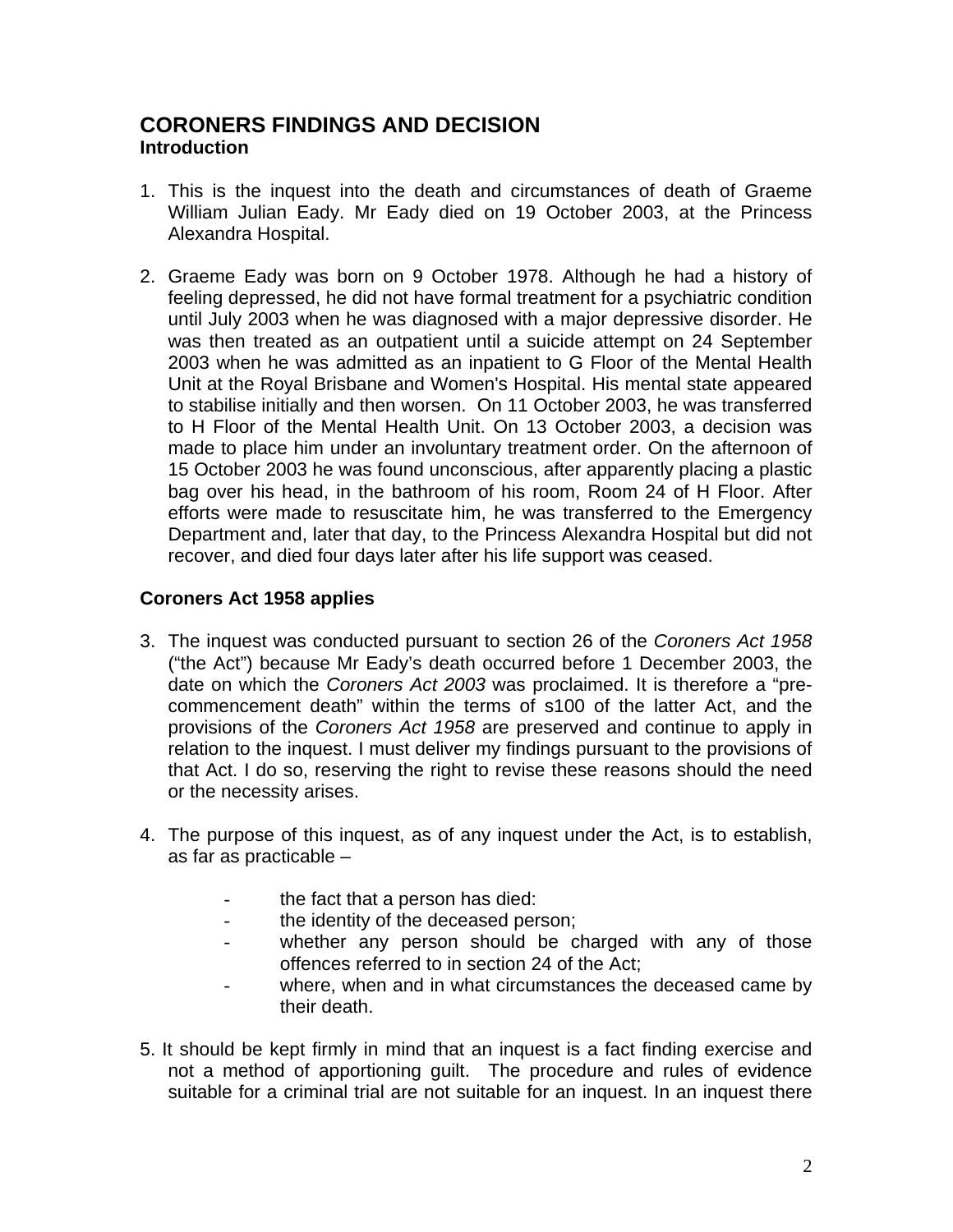are no parties; there is no charge; there is no prosecution; there is no defence; there is no trial. An inquest is simply an attempt to establish facts. It is an inquisitorial process, a process of investigation – see *Annetts v McCann*  (1990) 170 CLR 596 at 613-617, per Toohey J.

- 6. A Coroner's inquest is an investigation by inquisition in which no one has a right to be heard. It is not inclusive of adversary litigation. Nevertheless, the rules of natural justice and procedural fairness are applicable. Application of these rules will depend on the particular circumstances of the case in question.
- 7. In making my findings I am not permitted, under the Act, to express any opinion, on any matter which is outside the scope of this inquest, except in the form of a rider or recommendation.
- 8. The findings I make here are not to be framed in any way which may determine or influence any question or issue of liability in any other place or which might suggest that any person should be found guilty or otherwise in any other proceedings.
- 9. Graeme Eady had for some time been suffering from depression, and was 25 years old when he died. I express my sympathy and condolences, and that of the Court, to Graeme Eady's family and friends in their sad loss. His death was a tragic loss of life and it has been very hard for his family to come to terms with losing him in such circumstances.

#### **Summary of the evidence**

- 10. Graeme Eady's mother, Ms Celia Hale, described how Graeme became depressed and very serious when he was around 15 or 16 years old at a time when she herself was going through a divorce. She said that Graeme was a highly intelligent, creative and substantial young man who for a long time had not wanted to speak of his depression.
- 11. These observations are supported by Graeme Eady's own account of his history of depression in a letter he wrote to his cousin while he was a patient in the Mental Health Unit of the Royal Brisbane and Women's Hospital some time after his admission in late September 2003:
- 12. "I've been fighting depression since I was 15 or 16, I became a pro at hiding it and tried fighting it in my own ways, I was fearful of doctors due to the fact I had a stage of self-mutilation when I was 16, basically I figured they might try and lock me up. Unfortunately I doofed and deceived everyone up till about 3 months ago."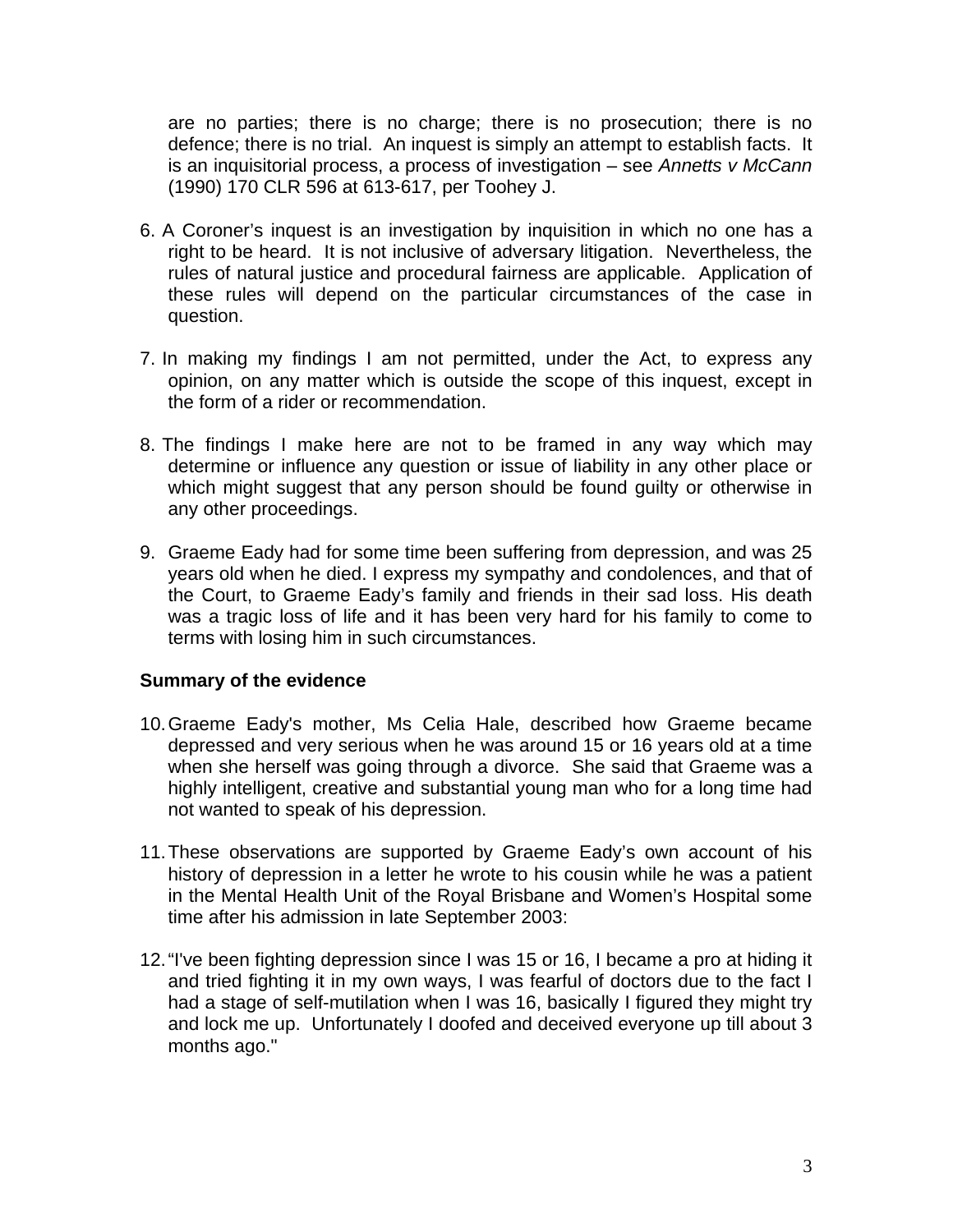- 13. In the letter, he also told his cousin that it was "good for me to get it off my chest".
- 14. Ms Hale said that, after leaving school, Graeme took an electrical apprenticeship with Ergon Energy. He took a posting to Cunnamulla, but later resigned because of isolation and his depression. He moved to Kalgoorlie in Western Australia to be with his brother and his children, but according to Ms Hale, depression caught up with him again and he moved back to Brisbane in February 2003. She saw signs of depression in him after his return but felt there was little she could do as he was not facing the problem at that stage. However, in early July it became clear to her that he needed help, and she encouraged him to see a doctor.
- 15. On 8 July 2003, Ms Hale took Graeme to see Dr Jason Smith, a general practitioner in Brisbane. Dr Smith immediately referred him to the Community Health Clinic at Fortitude Valley. In a letter of referral to the clinic, Dr Smith noted that Graeme had presented to him suffering a major depressive episode, and had described a history of episodes of depression, with some of which he had performed self-mutilation; this was taken further at the age of 18 when he tried to commit suicide by slashing his wrists. Graeme had not, however, sought medical or other assistance at the time. Dr Smith also noted in the referral letter to Graeme's account of having suffered, since May, from depressed mood, lack of energy, no motivation, disordered sleep, a feeling of emptiness and a desire to "escape" his current situation.
- 16. Dr Smith commenced Graeme on an anti-depressant, Zoloft. In his referral letter, Dr Smith noted:

 "… I think there needs to be a sense of urgency in his review and treatment."

- 17. The Inner North Brisbane Mental Health Service responded promptly. The referral was considered by a social worker at the Mental Health Service, and an appointment made for Graeme to see Dr Tara Khoo, who at the time was a senior psychiatric registrar in the Acute Care Team, on the morning of 11 July 2003 at the Valley Community Mental Centre in Fortitude Valley.
- 18. Dr Khoo's diagnosis was one of chronic dysthymia (or chronic low mood) with a more recent depressive episode, on a background of borderline personality traits. She was concerned about Graeme's motivation to address these issues, but he had eventually agreed to follow-up. She increased his prescription of Zoloft from 50mg to 100mg per day. An appointment was made for him to see consultant psychiatrist, Dr Greaves.
- 19. Medical records show that a home visit by a member of the Acute Care Team took place on 15 July 2003. Graeme was seen again by Dr Khoo on 25 July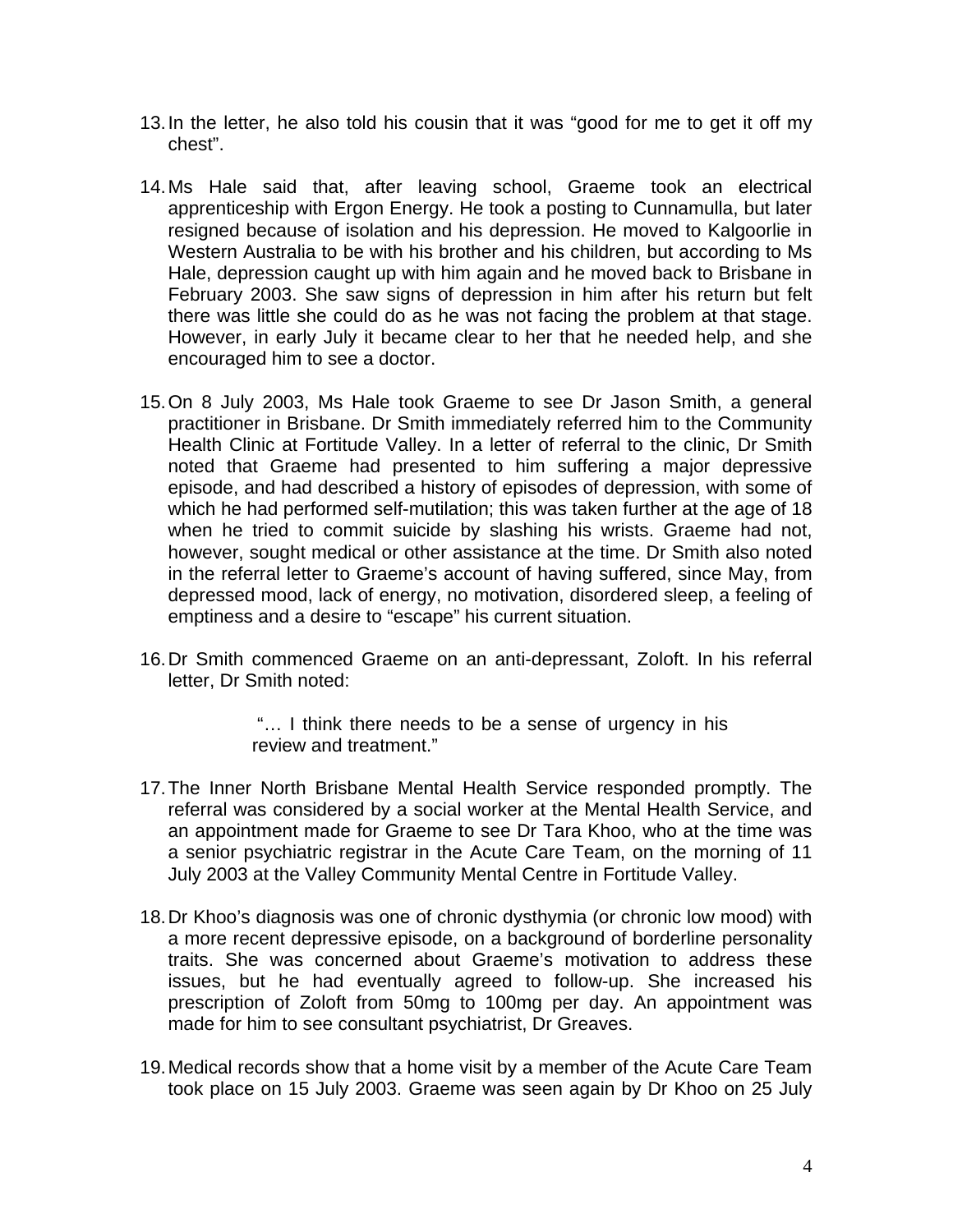2003. He was seen by Dr Greaves on 31 July 2003, 23 August 2003 and again on 15 September 2003, and by psychologist Bernadette Klopp on 11, 18 and 25 August 2003 and on 1, 8 and 22 September 2003.

- 20. The last occasion was two days before his admission to hospital. On that occasion, Ms Klopp noted a deterioration in his mental state. He had missed his medication for a few days, and was to recommence it. Ms Klopp made an appointment for him to see a psychiatrist, Dr Wilson, who had agreed to see Graeme in Dr Greaves' absence, on 23 September 2003. Dr Khoo telephoned Graeme later in the day to advise him of the appointment; he agreed to attend and they discussed his transport arrangements. A member of the Mobile Extended Hours team followed this up by a telephone call to Graeme that evening, and he was reminded of the services that were available to him if he required them. However, Graeme did not attend the appointment with Dr Wilson. When Bernadette Klopp telephoned him, he said he had overslept, and arrangements were made for a further appointment the next day, and for other follow-up. Staff from the Mobile Extended Hours team telephoned and spoke to him that evening, but attempts to contact him by telephone the following morning, 24 September 2003, were unsuccessful, and he was not at home when a home visit was made later in the morning. When Ms Klopp contacted Graeme's brother Nick in the afternoon, he told her that he had informed police after Graeme had gone out and Nick had found "Ratsac" in the blender.
- 21. Late on the afternoon of 24 September 2003, Graeme was brought by ambulance to the Emergency Department of the Royal Brisbane and Women's Hospital. He had taken an overdose of Zoloft and aspirin, had swallowed "Ratsac", and made superficial cuts to his chest. He was subsequently admitted the same day to G Floor of the Mental Health Unit at the hospital for an involuntary assessment, but after assessment it was not considered necessary to make an involuntary treatment order at that stage, and he remained as an inpatient on a voluntary basis.
- 22. Ms Hale prepared a statement in November 2003 (Exhibit B11) setting out her account of events between 24 September 2003 when Graeme was admitted to hospital and his death on 19 October 2003. This shows that he was unhappy, angry and depressed on many of the occasions that she visited him or spoke to him whilst he was in G Floor as well as after he was transferred to H Floor. On occasions, he refused to take phone calls.
- 23. Whilst in hospital, Mr Eady continued to receive treated by the psychologist Bernadette Klopp from the Inner North Brisbane Mental Health Service, who had been seeing him since her initial assessment on 11 August 2002. She continued to see him for support, participated in ward rounds, and liaised with nursing staff regarding his progress and treatment.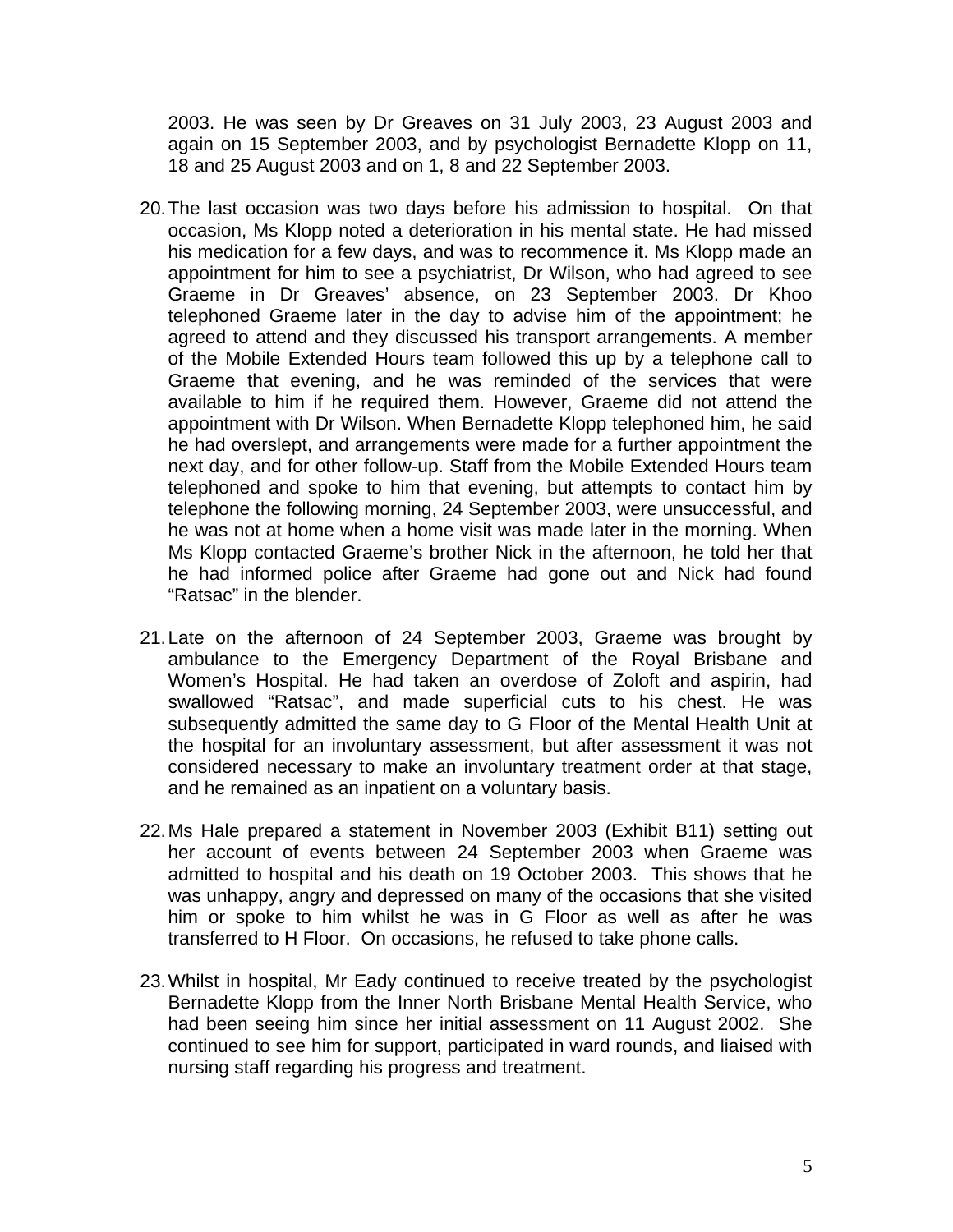- 24. Dr Greaves and Ms Klopp saw Mr Eady jointly in G Floor on 9 October 2003. He was offered increased contact with Dr Greaves and herself, as the community team, following his planned discharge. Ms Klopp also scheduled another joint interview on 16 October 2003 to facilitate his transition back into the community.
- 25. On Saturday, 11 October 2003, Graeme was transferred from G Floor to H Floor of the Mental Health Unit. The progress notes in Graeme Eady's hospital chart for 11 October 2003 contain an entry by a member of the nursing staff noting that Graeme was involved in a physical altercation with a co-patient, was counselled regarding inappropriate behaviour, but continued to make verbal threats towards this patient. He was counselled regarding this without success and there was said to be no change in his intentions. That appears to be the last entry in the progress notes made in G Floor.
- 26. The next entry was made at 1735 hours on 11 October 2003 by registered nurse Bruce Graham Collier, who accepted Graeme into H Floor, and records the fact that the transfer was due to the altercation with a co-patient. These notes also record that he was not happy about the move but accepting of it, and was advised to communicate with the nursing staff if he had any concerns. The next entry, later that evening, notes that he was in his room, reading a book and playing chess, and was polite and pleasant when approached.
- 27. On the following morning, Sunday 12 October 2003, Graeme was noted to have been asleep on all rounds during that night. He was recorded as keeping a low profile the next day, spending lengthy periods on his bed and with minimal interaction with staff and co-patients. That evening, he approached the nursing station requesting to go back to G Floor, was told that this was not an option at such a late hour and also that G Floor did not have a bed. Late in the evening he was given diazepam at his request, with the effect that he slept throughout the night.
- 28. On the following day, Monday 13 October 2003, Graeme was reviewed by Dr Williams, psychiatric registrar in H Floor. This review was documented in some detail by Dr Williams in the patient chart.
- 29. Dr Williams explained in evidence that because Graeme had been transferred to H Floor, his care was transferred to another psychiatric consultant who at the time was Dr Christina Hirst, the acting consultant for the ward. Dr Williams as the psychiatric registrar was responsible for Graeme Eady's treatment under the supervision of Dr Hirst while he was on H Floor. In the hospital notes for Monday 13 October 2003, Dr Williams recorded that his diagnosis at the time was of a major depressive episode; Mr Eady was noted to be clearly quite distressed about his transfer and had some significant suicidal thoughts and some plan of suicide. He indicated to Dr Williams an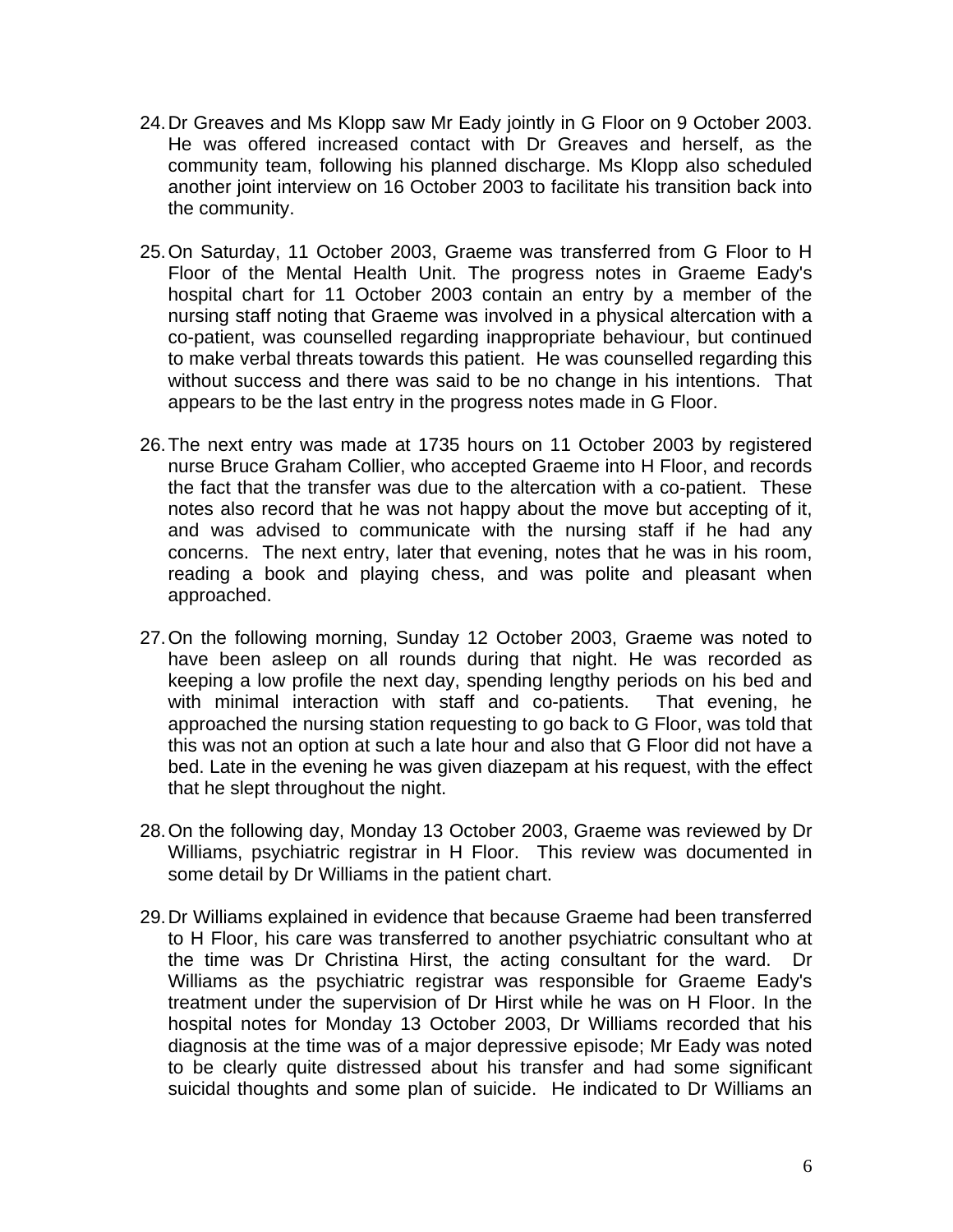intent to self harm by electrocution, which was not carried through, and indicated ongoing suicidal ideations and plans but refused to elaborate on these. Mr Eady claimed that he would attempt self harm if he was not transferred back to his previous floor where he felt he had a more supportive environment. He was quite angry about the transfer, was refusing to actively engage in his treatment on H Floor but was co-operative in taking his medication. Dr Williams considered that Graeme Eady was experiencing quite distressing emotions; a lot of his focus in the conversation with Dr Williams was around a sense of injustice about the transfer, and Graeme presented with symptoms suggestive of a depressive disorder in the context of a more long standing chronic illness that had been present for some years. He rated his own mood as depressed.

- 30. Dr Williams considered that Graeme remained at risk of self harm and felt that he was probably more at risk of such behaviour in the context of difficult emotions and poor frustration tolerance. His treatment plan at that time, as documented by Dr Williams, was to continue with his current management, to work on building a better therapeutic relationship with him, to maintain him on 15 minute visual observations and to monitor his access to means of self harm. He was to be reviewed by the consultant psychiatrist, Dr Hirst, later that afternoon with regard to planning further management.
- 31. Although Graeme was admitted to the Hospital under an involuntary assessment order on 24 September 2003, it was not considered necessary at that time to make an involuntary treatment order. He had then continued as a voluntary patient, but on 13 October, Dr Williams, who was an authorised doctor for the purposes of the *Mental Health Act 2000*, made an involuntary treatment order (in-patient category) for Mr Eady, on the basis that Dr Williams considered there was no less restrictive means of ensuring Graeme's safety in hospital. At 11 am on 15 October 2003, Dr Christina Hirst, a staff psychiatrist at the hospital, confirmed the order.
- 32. Dr Hirst first saw Graeme Eady on Monday 13 October 2003. She became his treating psychiatrist following his arrival in H Floor and was not involved in the making of the decision to transfer him there from G Floor on 11 October 2003. She was aware, however, of the circumstances that lead to that decision, namely that Graeme Eady had been involved in an altercation with another patient and was making continued threats to that patient in G Floor. She understood that the clinical judgment of the treating team on G Floor was that it would be more appropriate in these circumstances to move Graeme. Dr Hirst regarded H Floor as a safer environment because of his continued distressed state of mind, his anger, his slowness to respond to the medication and the changeover of medication, factors which made it a very vulnerable situation in her view.
- 33. In a statement signed on 8 March 2004, Dr Hirst said this: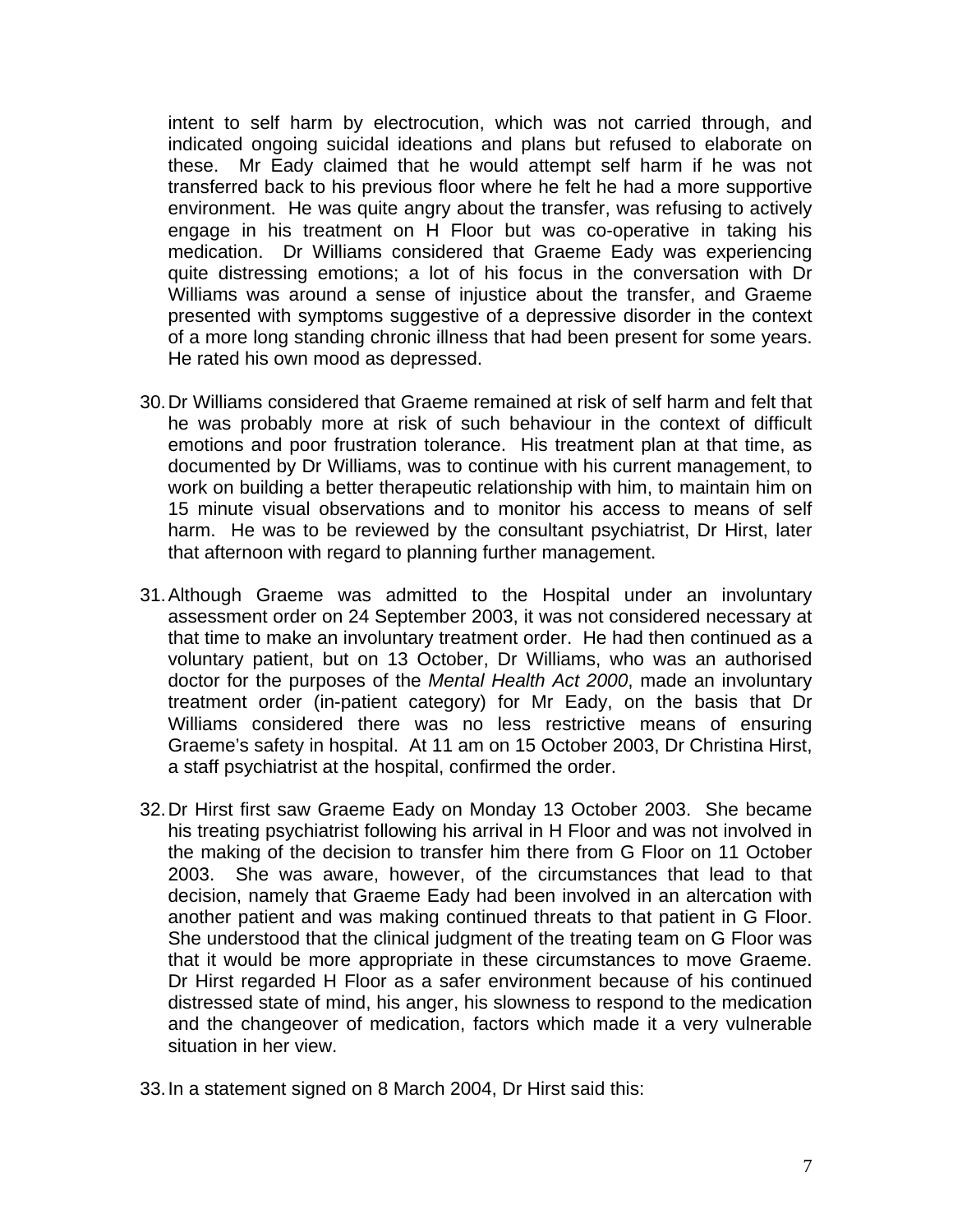"In view of his major depressive illness with suicidal ideation and difficulty establishing a working therapeutic alliance with Staff at that time, he was made an involuntary patient under the Mental Health Act on 15-minute observations with no leave off the ward. His medication was reviewed, and the decision made to continue with the anti-depressant Venlafaxine XR150mg aiming to increase this dose to 225mg on 17/10/03 if necessary. Diazapam 5mg three times a day was added with further Diazapam to be used as needed to settle his agitation. The aim of this management plan was to validate his feelings of extreme distress and to ensure a high level of support."

- 34. Dr Hirst explained in evidence that when she saw Graeme on Monday 13 October 2003, he was very, very angry, was saying he did not trust staff and was a bit ambivalent about taking his medication. She felt it was too risky at that stage to continue the voluntary treatment, and saw the involuntary treatment order as a safety net in case he suddenly wanted to leave the ward or did not want to take his medication. When she interviewed Graeme, he agreed that the order would make him feel safer. He was very impulsive and angry at the time. He felt that the move from G Floor to H Floor had been a personal rejection, and she explained to him that it really was in his best interests, he was not being rejected, and they wanted to place him in a safer environment. He seemed to be able to understand the logic behind the safer ward argument. Dr Hirst said the advantage of H Floor was that there were more nursing staff and a smaller number of people who were potentially aggressive. H Floor contained 10 psycho-geriatric patients, 5 suffering from anorexia nervosa and 10 general psychiatric patients, so that there was a smaller number of people who were potentially aggressive. Dr Hirst understood that the reason for moving Graeme, rather than the other patient involved in the altercation, was that Graeme was continuing to make threats to the other person, and the judgment of the clinical team was that they regarded H Floor as a safer environment in his very vulnerable situation.
- 35. She said that in view of his major depressive illness with suicidal ideation and difficulty establishing a working therapeutic alliance with staff at that time, Graeme was made an involuntary patient under the *Mental Health Act 2000*, and was placed on 15 minute observations with no leave from the ward. His medication was also reviewed at that time. She said that he agreed to the management plan, spent a more settled day on 14 October 2003, and reported feeling "okay" when she saw him on that date.
- 36. At the time of his death, Mr Eady remained under 15 minute visual observations with no leave from the ward as a result of his mental state. Dr Hirst regarded the 15 minute observations as appropriate for Graeme at that time.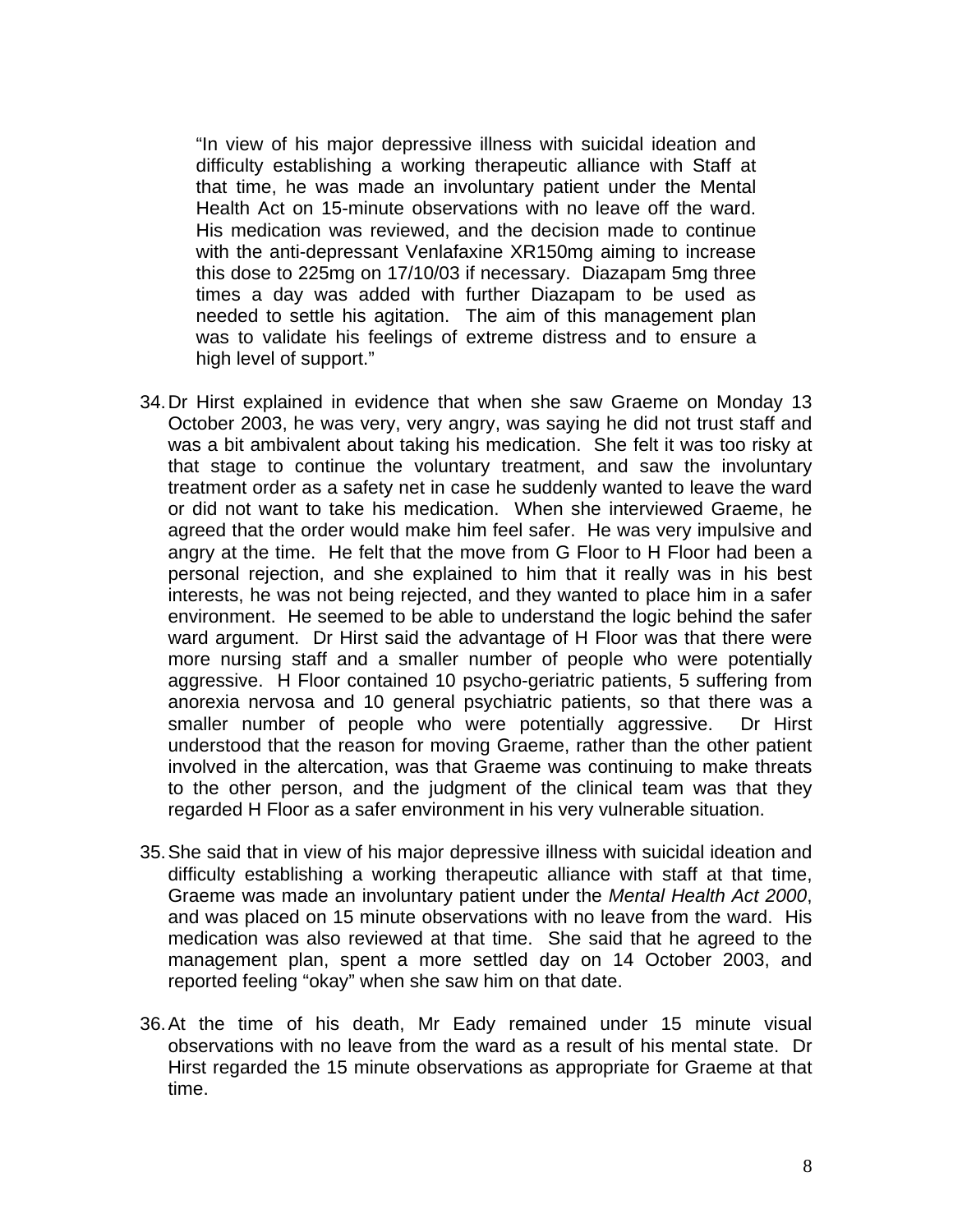- 37. Dr Hirst said that "one of the difficulties with treating him because he was so full of rage [was] that it was very hard … to sort of contain that rage and not be rejected back" (T59).
- 38. Graeme Eady's mother, Ms Hale, was critical of the care that Graeme was receiving in the Royal Brisbane and Women's Hospital. She said she believed that he should not have been transferred from G Floor to H Floor, which she considered to be unsuitable for him. She also felt that because he was on Valium, he was very confused. She also acknowledged, however, that Graeme had been very unhappy in G Floor. She also raised the question of whether Graeme had been observed within the 15 minute observation intervals he was under at the time.
- 39. Registered Nurse Darrel Smithstone said that he had normal interactions with Graeme on 14 October 2003, but a note Mr Smithstone made at 1 pm that day records that Graeme was very dismissive of staff and that when his mother called him he refused to speak to her, with no reason given.
- 40. Psychologist Bernadette Klopp last saw Graeme on Tuesday, 14 October 2003, in the company of the psychiatric registrar Dr Ian Williams. In her statement dated 6 November 2003, Ms Klopp described that visit:

 "He was withdrawn and irritable and refused to get out of bed to engage in an interview. I arranged to return on Wednesday, 15 October at 3.00pm to talk to him. Dr Williams was advised that Mr Eady was unwilling to engage in conversation and that I would return and meet with Mr Eady the next day."

- 41. Early on the afternoon of 15 October 2003, Mr Eady was found unconscious on the bathroom floor at the Royal Brisbane Hospital by Mr Smithstone.
- 42. Clinical nurse Bruce Collyer was the shift coordinator on H Floor that day. When he started his shift at 6.45 am that day, he assigned responsibility for the intermittent visual observations throughout the shift, allocating the task to different staff members at hourly intervals. This was the normal practice for the allocation of the observations.
- 43. Dr Williams saw Graeme on the morning of 15 October 2003, and noted in the chart that Graeme remained angry and irritable, but seemed to have a bit more reactivity in his emotions (in a positive sense). He was agreeable to remaining in hospital but said he still had some suicidal ideation but without any clear plan or intent. Dr Williams also noted in the chart that the involuntary treatment order had been ratified.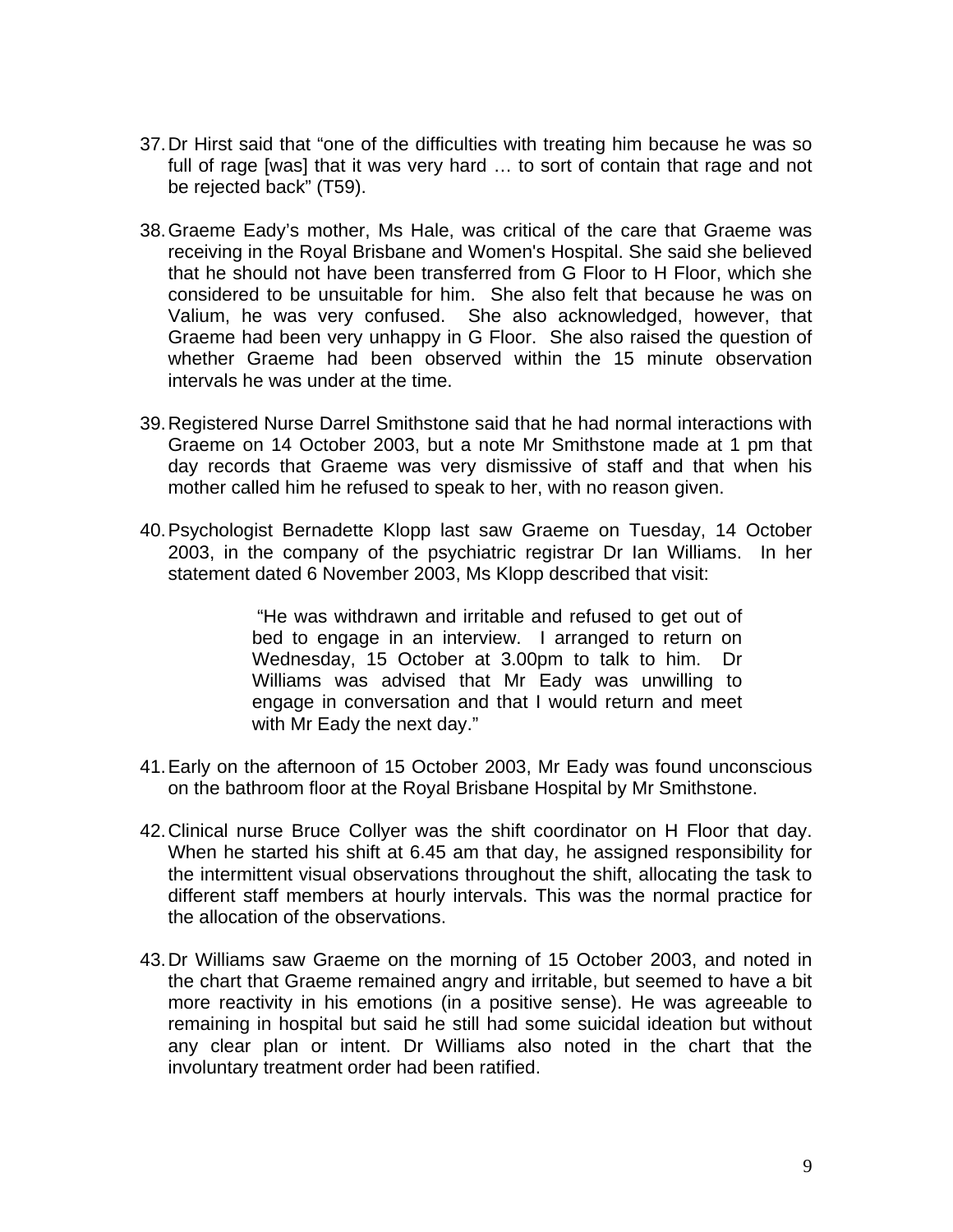- 44. Assistant in Nursing, Carolyn Davies, conducted the observations on Graeme Eady from midday until 1 pm. She noted nothing different in his behaviour to what she had seen in him on previous days – namely that he seldom spoke to her and was often in bed. When she handed over the observations for the next hour, there was nothing about his behaviour that she felt necessary to tell the oncoming nurse.
- 45. Registered nurse Julianne Stephanie Bell was allocated to conduct observations in the ward between 1 pm and 2 pm on 15 October 2003. She could not recall anything about the observations that day, and it can be inferred that she did not notice anything about Graeme Eady that was out of the ordinary. Her contact with Graeme up until then had been limited, but when she carried out observations and gave him medications, she found him to be compliant but to be spending a lot of time in bed.
- 46. Ms Robyn Pacey, an enrolled nurse at H Floor of the Mental Health Unit, worked a 6.45 am to 3.15 pm shift on 15 October 2003, and was rostered to carry out the observations from 2 pm to 3 pm. Apart from noting Graeme Eady's presence during intermittent visual observation allocations, she had not had anything to do with him, but at approximately 2 pm she saw him in conversation with registered nurse Darrell Smithstone at the nurse's station. She then saw him leave the nurses station and go into the TV area.
- 47. When she then collected the IVO Board from the nurse's station and commenced the 2pm check, she ticked Mr Eady as being sighted as she had seen him speaking to Mr Smithstone at the nurse's station. There were 22 patients it was necessary for her to sight in order to complete her 2 pm IVO duties, and she estimated that it would have taken her about 10 minutes to do that.
- 48. As soon as she returned to the nurse's station after completing these duties, she was told by the receptionist that there was a telephone call for her. The call was from the Stomal therapist for the hospital. She took the call at the nurse's station. She had been waiting for this call because she needed to discuss with the therapist one of her patients who had a severe ulcer wound that required the therapist's expertise. In fact she had been trying to contact the Stomal therapist for several days. She estimates that this telephone call would have taken at least 10 minutes. While she was on the telephone, she saw Mr Smithstone around the front of the nurse's station with the IVO Board in his hand. She then knew that the IVO's were being taken care of while she was on the phone.
- 49. Within minutes of seeing Mr Smithstone with the IVO Board, she completed her phone call. A short time later, she was still at the nurse's station when she heard Mr Smithstone yelling for assistance. Ms Pacey's recollection was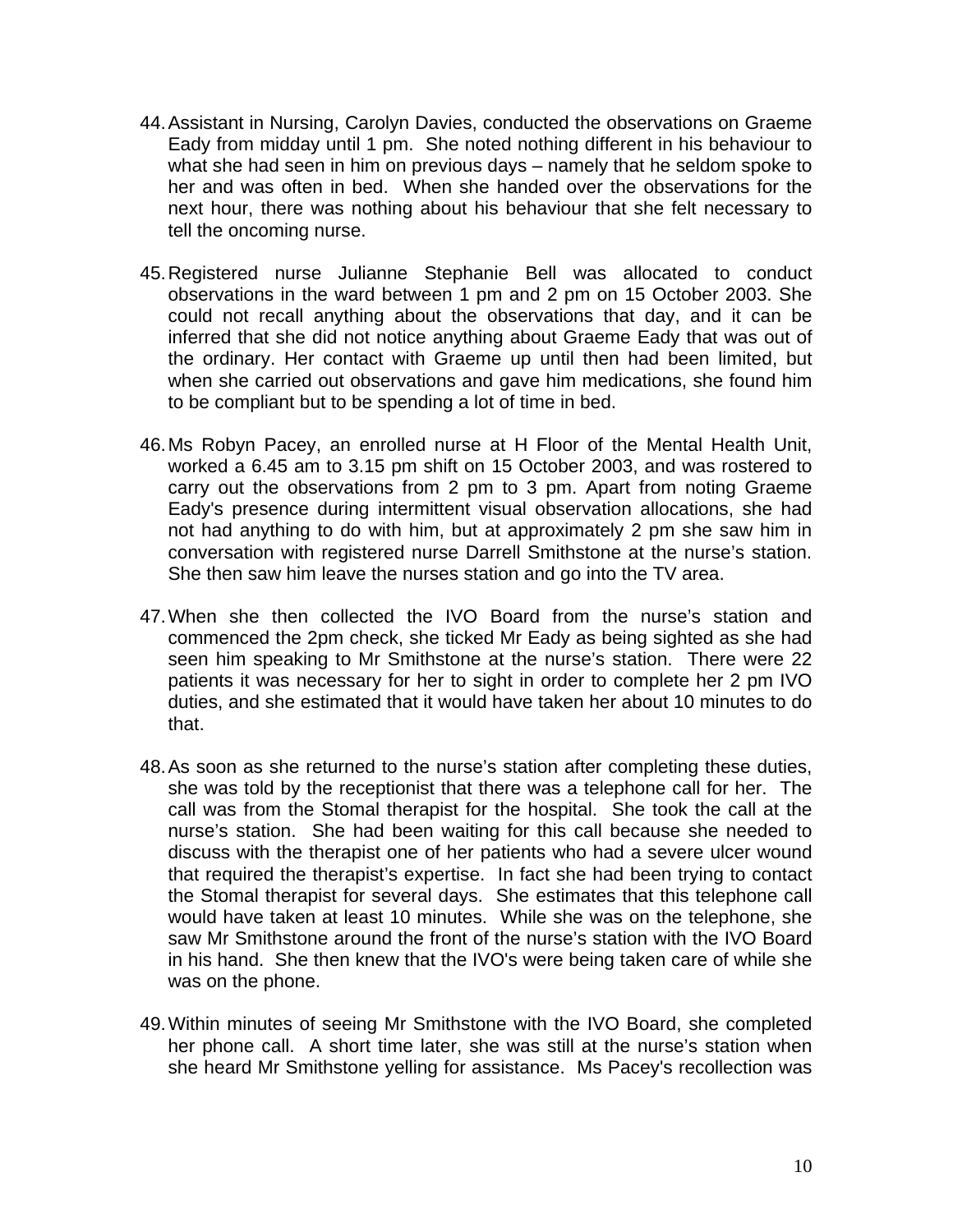that Mr Smithstone called for assistance before she had time to do what she had intended, namely to document the phone call she had just had.

- 50. Ms Pacey could not be precise as to when she saw Mr Smithstone with the IVO Board. However, if her other time estimates are reasonably accurate, it must have been some time after 2.15 pm. It can be inferred from her evidence that Registered Nurse Smithstone commenced the observations because he could see that Ms Pacey, as the person rostered to do them, was otherwise engaged on her telephone call. Ms Pacey said that it was "usual practice for IVOs to be completed by other staff members if the allocated staff member is busy and they notice that the IVOs have not been undertaken. This is why the IVO Board is placed back in the same spot after each round of observations." Mr Smithstone's evidence, however, is that it was the 2.30 pm observations he commenced, not the 2.15 pm observations.
- 51. Mr Smithstone said in his statement that he had had normal interactions from Mr Eady on 14 October 2003 and earlier on 15 October 2003 (although he had noted at 1 pm on 14 October that Graeme was very dismissive of staff and had refused to speak to his mother on the phone when she called).
- 52. On 15 October 2003, Mr Smithstone talked or attempted to talk to Graeme a number of times and each time he would say something, not listen to what had been said and would just walk off. At 1 pm, he wrote in Mr Eady's chart:

 "Very difficult to persuade to get out of bed [to] go to breakfast. Also difficult to persuade to clean up bed area which was very messy. In conversation said things like his life being completely worthless and if he had a gun he would shoot himself. Graeme terminated the conversation at that point."

53. Mr Smithstone's recollection was that this conversation had taken place at around 11 or 12 o'clock. At 2 pm, Mr Smithstone added the following note to the chart:

 "Graeme demanded to see another doctor and his psychologist before 1700 hrs. When told this might not be possible he became very angry and walked away."

54. According to Mr Smithstone, at about 1400 hours on 15 October 2003 he was doing "normal ward work" when Mr Eady came to him and demanded that he phone "GB", the psychiatric admissions area for the Mental Health Unit, and get the doctor and psychologist, Bernadette Klopp, to come to the ward and see him before 5.00pm. Mr Smithstone's recollection was that the doctor Graeme wanted to see was a doctor who worked in the admissions area, who was not his current doctor and not immediately available on the ward. Dr Hirst's evidence was that she understood it was Mr Eady's psychiatrist from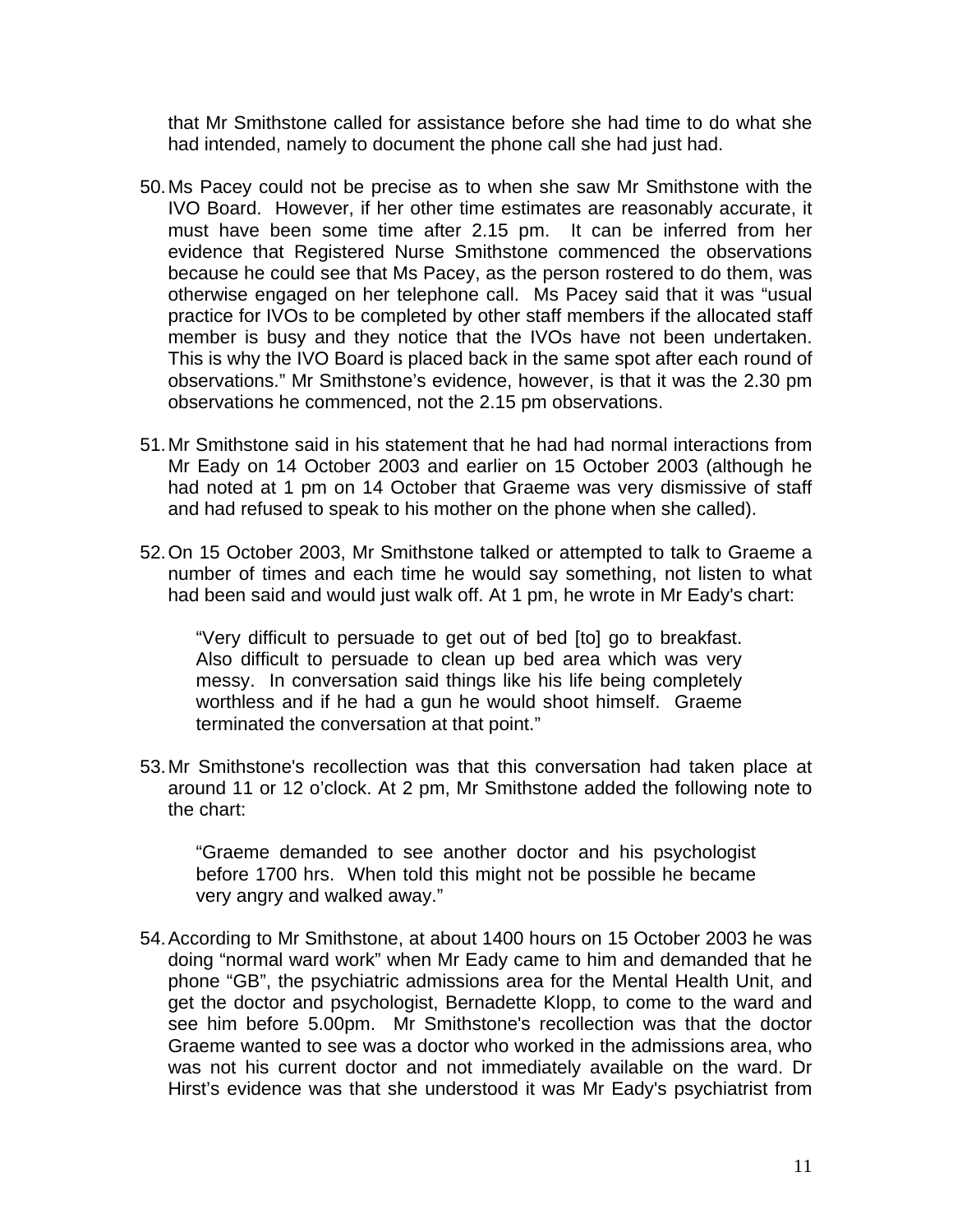the community, Dr Cecily Greaves that he was asking to see along with Bernadette Klopp.

- 55. Mr Smithstone told Mr Eady that this was not possible immediately as he had to give medication to another patient and that he would come and see him as soon as he could. Mr Eady said, "You can either do it or you can't", and then walked away.
- 56. Mr Smithstone then had to attend to another patient which took 5 or 10 minutes, and at about 1410 hours, he went back to find Graeme Eady. He spoke to him in the TV room. Mr Eady again asked to see the doctor and his psychologist. Mr Smithstone again told him that he could not do this and attempted to explain why, but before he could do that, Graeme said: "this conversation is terminated" and then left the TV room and walked away.
- 57. Mr Smithstone says in his statement that he decided to do the observation rounds in the ward for 1430 hours. He also says that he does not remember if they had been completed for 1415 hours, but also says:

"I remember ticking the 14.15 box for Mr Eady as I had seen him at 1410."

- 58. There is no evidence that observations were carried out commencing at 2.15 pm. It appears that after Ms Pacey did the 2 pm observations, the next observations carried out were those Mr Smithstone commenced at about 2.30pm.
- 59. According to his statement, Mr Smithstone got to Mr Eady's room, Room 24, at about 14.35 but did not record the exact time. He saw that the room was empty and heard the shower running and checked on Mr Eady by knocking on the door and calling his name. There was no reply and he then entered the shower room and found Mr Eady lying on the floor on his back with a transparent plastic bag over his head. He noted that Mr Eady was not breathing and was very pale and his lips were cyanosed. He ran to the nurses' desk and called an emergency, then ran back to Mr Eady, checked his carotid pulse and as there was no pulse, commenced cardio pulmonary resuscitation. Two doctors, Dr Matthew Hocking and Dr Vanda Phillips, came shortly afterwards and efforts to resuscitate Mr Eady continued.
- 60. A Cardiac/Respiratory Arrest Resuscitation Record shows the time that Mr Eady was found by Mr Smithstone as 1430 hours, and the time of the emergency call - the "333 Call" – as 1432 hours. The guidelines for the use of this form require it to be completed for all episodes where a cardiac or respiratory arrest call was made to "333".
- 61. When enrolled nurse Robyn Pacey heard Mr Smithstone yelling for assistance, she and clinical nurse Bruce Collyer then wheeled the "crash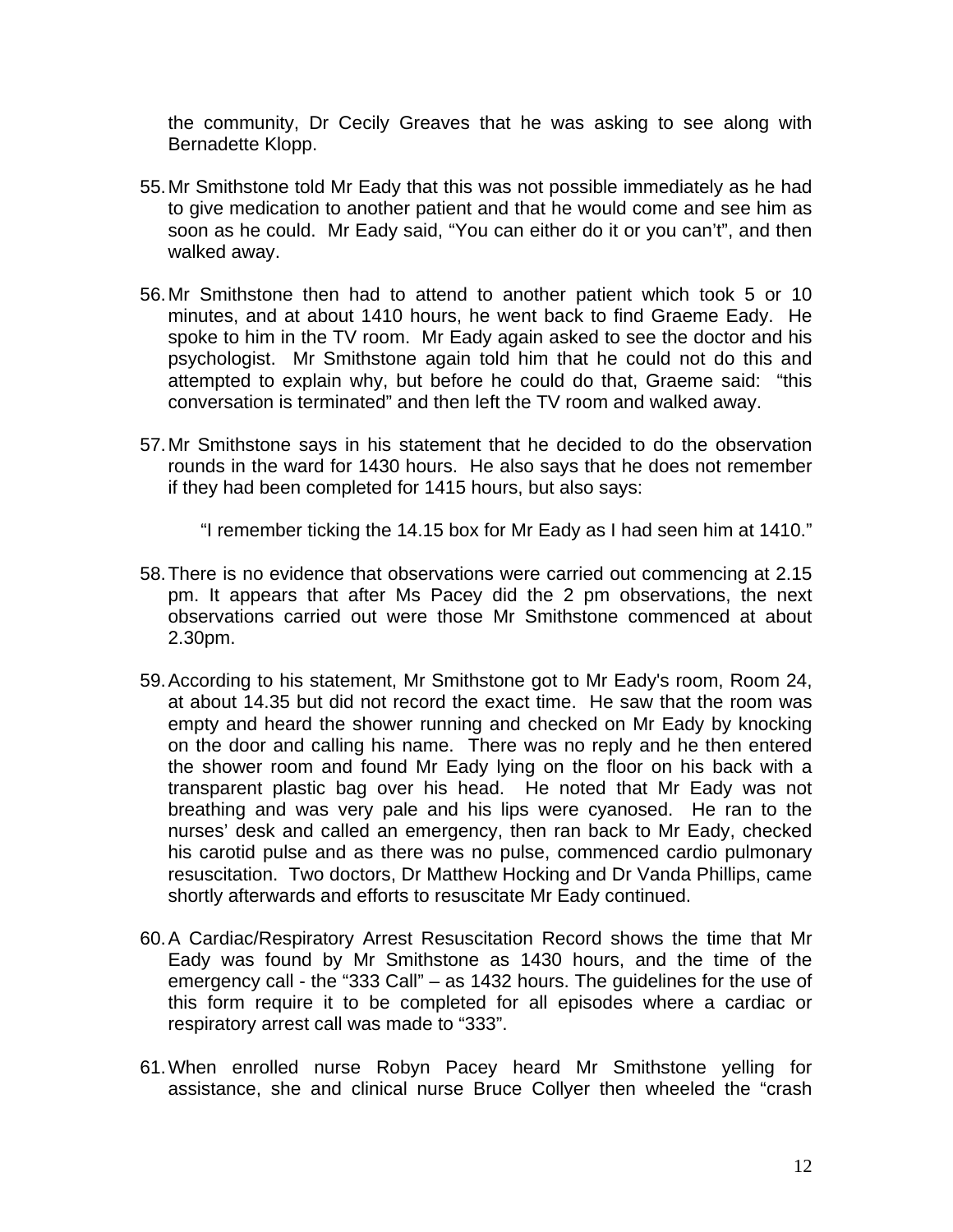trolley" down to Room 24 where she saw that Mr Eady was lying on his back in the bathroom ensuite and that Mr Smithstone was performing CPR on him. She provided further assistance in the efforts to resuscitate Mr Eady.

- 62. Registered nurse Bruce Collyer said that he heard the sound of the emergency buzzer at 1430 hours and then assisted Ms Pacey to push the emergency trolley to Graeme Eady's room where Mr Smithstone and Dr Hocking commenced CPR at approximately 1430 hours. He says that the emergency team arrived and took over resuscitation at 1432 hours.
- 63. Mr Collyer said in evidence when he heard the sound of the emergency buzzer, he looked at his wristwatch and saw that it showed the time as 1430 hours. He noted that the wall clocks were battery operated and showed different times.
- 64. Registered nurse Julianne Bell was handing over her patients to the afternoon shift when she saw someone running with the "crash trolley" and pushing it into Room 24, Graeme Eady's room. She paged the doctors and spoke to the registrar to inform him of the situation. When she went to Graeme Eady's room she saw Darrel Smithstone and others giving Graeme CPR.
- 65. Ms Elaine Thora Collins, clinical nurse consultant at the Mental Health Unit, says that at about 14.35 hours she became aware that there was a medical emergency. She then went to the nurses' desk and then to Graeme Eady's room where she saw Dr Phillips and Dr Hocking treating Graeme along with numerous other nursing staff, including Darrel Smithstone.
- 66. Assistant in nursing, Carolyn Peggy Davies, had seen Graeme Eady talking in the dining room to Darrel Smithstone at about 2.00pm. Graeme's body language suggested that he was cranky. He stormed off in the direction of his room. At approximately 2.15pm she saw another nurse running with the ward emergency trolley towards Graeme's room and heard the alarm, but she was not sure of the exact time. She was sent to the Emergency Department to get some more equipment and later cleaned up the medical equipment and packaging.
- 67. Registered nurse Vanessa Jane Keen says that at about 2.00pm, as shift handover was about to start, she was behind the main nurses' desk attending to patient charts when Darrel Smithstone came running up to the nursing desk and said "We have got a medical emergency cardiac arrest".
- 68. Another registered nurse, Arumugan Thaivarayan, said that Darrel Smithstone, who he described as the medical emergency nurse for the day, came running over calling for help and he assisted him with Mr Eady. Mr Thaivarayan did not give any times.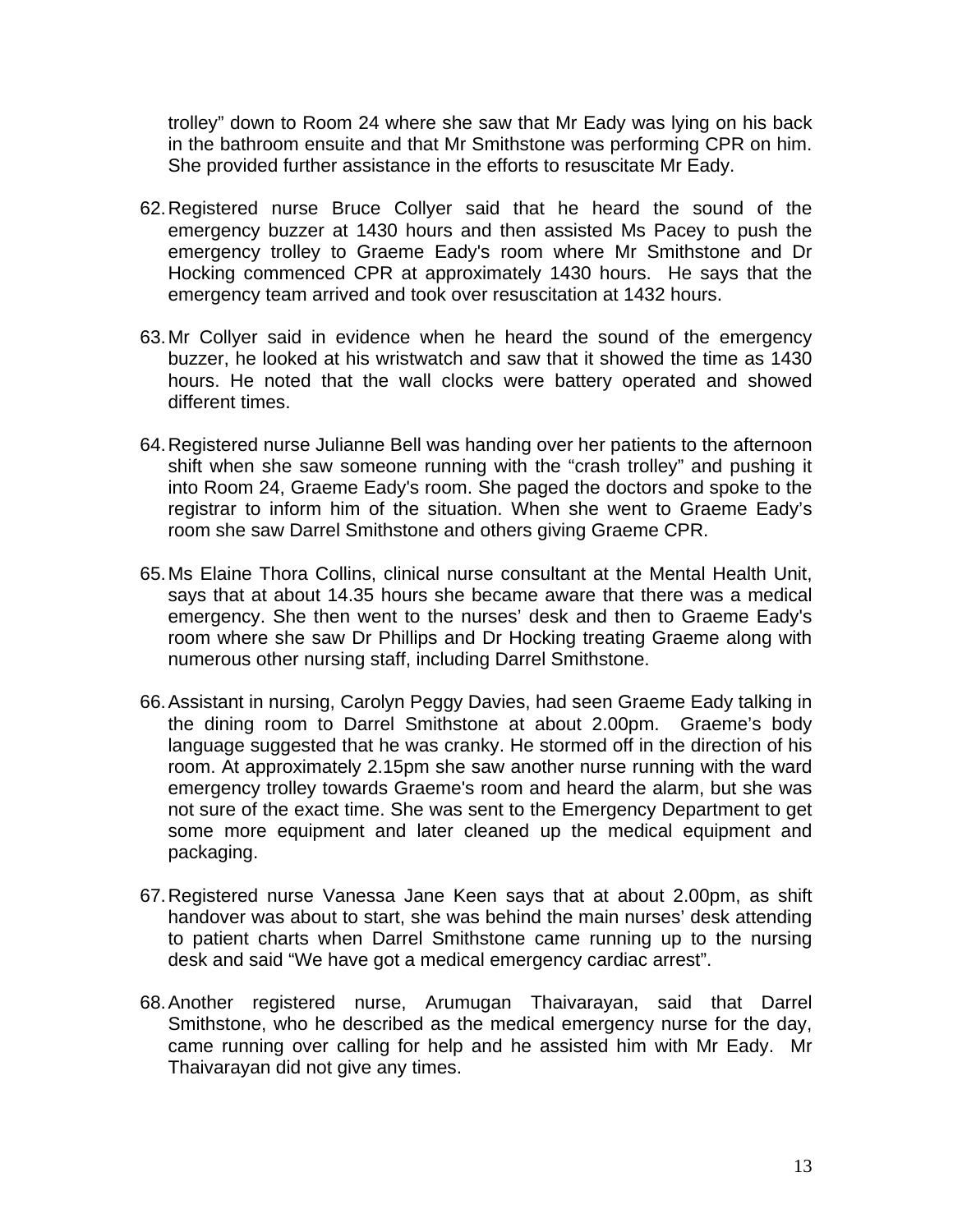- 69. Dr Steven Lane was the medical registrar on duty on 15 October 2003 and part of the medical emergency team for the hospital. In a statement tendered at the hearing, he said that he was paged by the emergency pager call at approximately 1540 hours and proceeded directly to the scene, Dr Lane's notes in Mr Eady's hospital chart shows the same time, but an examination of the chart suggests that the time is a simple error, and has been taken from Mr Smithstone's notes that immediately precede Dr Lane's, where Mr Smithstone recorded 1540 hours as the time he made his notes and, clearly by mistake, wrote 1535 hours as the time he found Mr Eady in the shower. It appears very likely, therefore, that Dr Lane went to provide assistance very shortly after the emergency call was made at 1432 hours.
- 70. Mr Smithstone's evidence was that two other doctors, Dr Matthew Hocking and Dr Vanda Phillips attended shortly after he commenced cardiopulmonary resuscitation. Dr Lane's statement records that Graeme regained spontaneous output; he then was intubated and ventilated with 100% oxygen, and received three boluses of 1mg Adrenaline, 10 ml Calcium chloride, 1 mg Atropine and one litre of normal saline; he regained spontaneous respirations after 15 minutes and ventilation was ceased, and he was allowed to breathe spontaneously. He was given Morphine and Midazolam for agitation and at 1640 hours was transferred to the Emergency Department in the presence of the medical superintendent, Dr Stephen Ayre, and intensive care registrar, Dr Cohen.
- 71. It is clear from the evidence that when Graeme was discovered and the alarm raised by Mr Smithstone, there was immediately an appropriate emergency response by a number of nursing and medical staff in an effort to resuscitate him. There are some discrepancies in the accounts of various witnesses to the emergency as to when relevant events occurred, but from the available evidence I have outlined I am able to conclude that the time that he was unobserved between his last conversation with Mr Smithstone and when he was found by Mr Smithstone in the shower was no longer than approximately 20 minutes.
- 72. Given that 15 minute observations cannot, for practical reasons, be carried out at mathematical intervals of exactly 15 minutes, this time between observations is not exceptional. The procedure then in place for ensuring that observations were carried out was in need of improvement; it appears that the 2.15 pm observations were missed. However, there is no evidence upon which it could reasonably be concluded that that contributed in any significant way to the delay between the (unknown) time that Graeme placed the plastic bag over his head and when he was found.
- 73. The Director of Mental Health, Dr Brett Emerson, telephoned Graeme's mother at 1630 hours to inform her of the situation. She then travelled from her home in Toowoomba to Brisbane with one of Graeme's brothers. After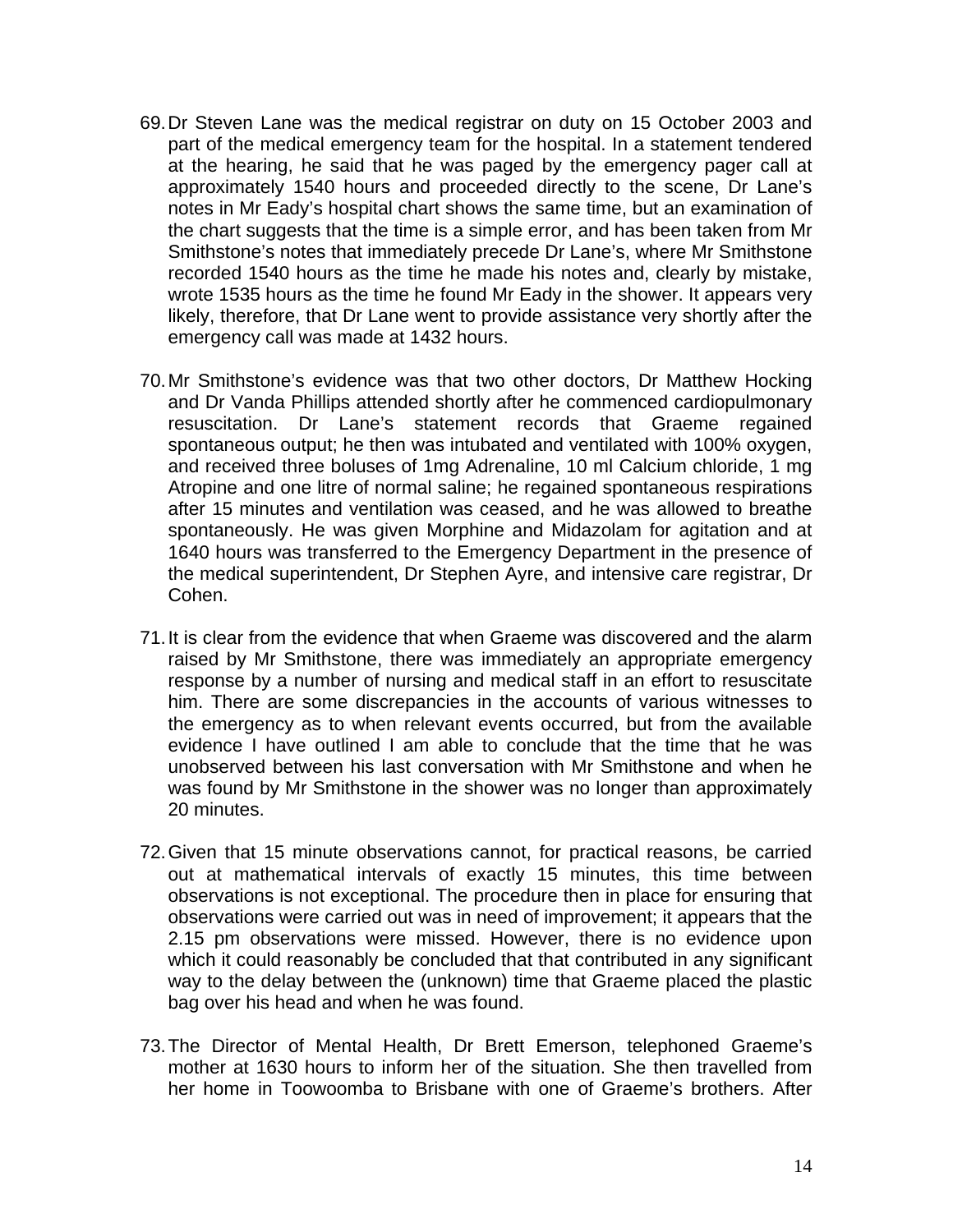they arrived at the hospital, they spoke to both Dr Emerson and to the Director of Emergency Medicine, Dr Brazil.

- 74. That evening at about 9 pm, after Mr Eady had been resuscitated and stabilised, he was transferred to the Intensive Care Unit at Princess Alexandra Hospital, as there were no beds available at the time in the Intensive Care Unit of the Royal Brisbane and Women's Hospital. On arrival at the Princess Alexandra Hospital, Graeme remained deeply unconscious with a Glasgow Coma Score of 3. There is no suggestion that this transfer prejudiced his treatment or welfare in any way.
- 75. On 18 October 2003, Graeme remained comatose with a Glasgow Coma Score of 3, with absent oculocephalic, tracheal and gag reflexes. On 19 October 2003, there was no improvement. Dr Christopher Joyce spoke with his family at some length. He told them that there was no realistic hope of any outcome other than death or a vegetative state. They agreed that ongoing life support therapies were not appropriate.
- 76. Graeme Eady died at the Princess Alexandra Hospital on 19 October 2003 after doctors had determined that his life support should be discontinued in view of his severe brain injury, and breathing assistance was discontinued. Life was certified extinct by Dr TJ Wilkes at 2.02 pm.
- 77. A post mortem examination certificate was issued by Dr G Lampe stating that the cause of death was:
	- (a) hypoxic-ischaemic brain injury
	- (b) plastic bag asphyxia.
- 78. Police were notified after Graeme Eady died at the Princess Alexandra Hospital on 19 October 2003, and then carried out an investigation into the circumstances of his death. Copies of medical records were obtained and statements were obtained from a number of witnesses. Plain Clothes Senior Constable Newton of the Fortitude Valley CIB completed a Coronial Investigation Report.

#### **Procedure for intermittent visual observations (IVOs)**

- 79. The evidence of enrolled nurse Robyn Pacey that it was usual practice for intermittent visual observations to be completed by other staff members if the person allocated to do them was busy and they noticed that the IVOs have not been undertaken, accords with the evidence of other witnesses as to the practice at that time.
- 80. The disadvantage of such a system is that there is no fail safe means of ensuring that the observations are carried out if the allocated staff member is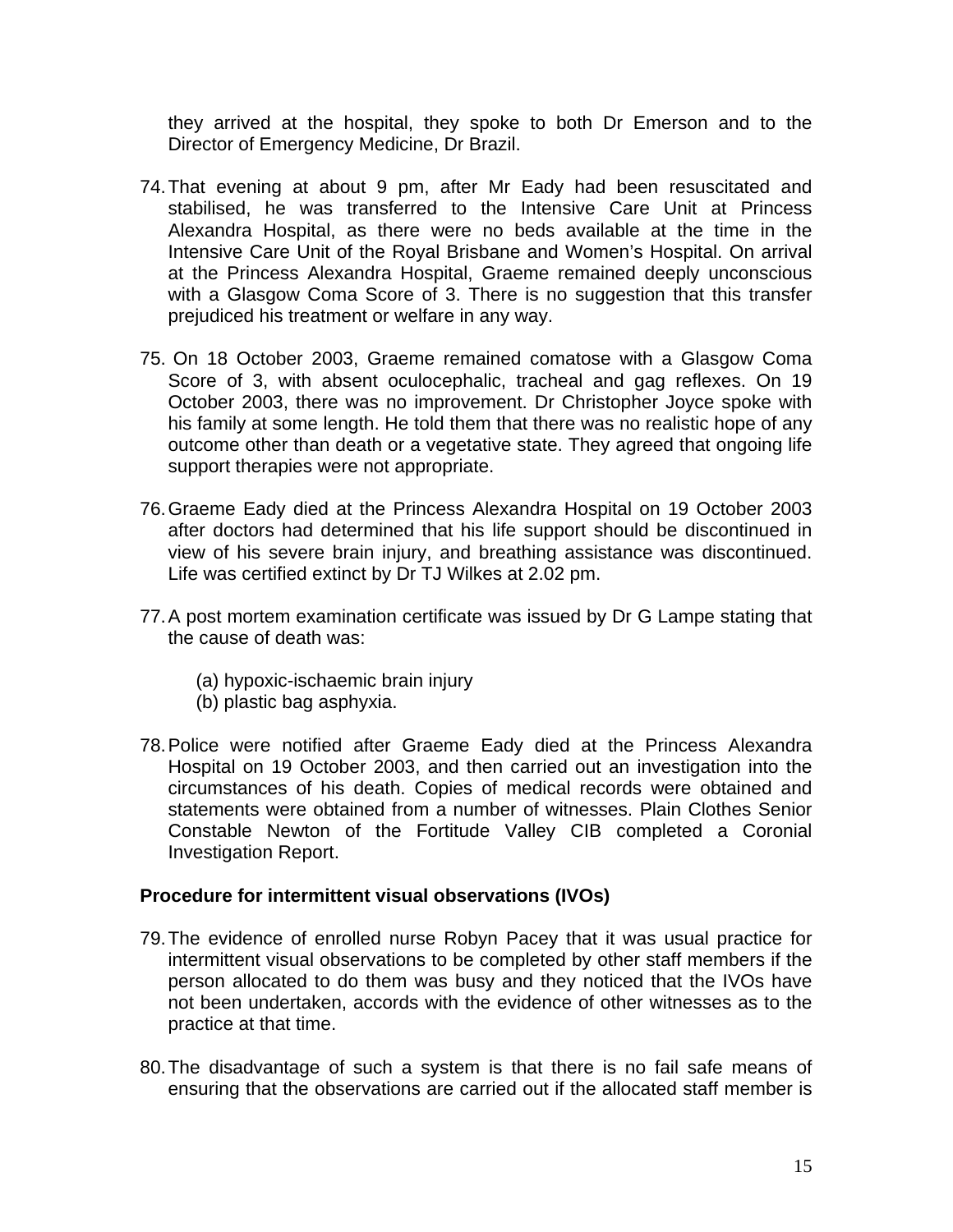otherwise occupied. Rather, it relies upon another staff member noticing that the time for the next round of observations has arrived, or has passed and also that they are not being carried out. Obviously, this is not entirely satisfactory and perhaps a better system can be devised for ensuring that observations are carried out as directed.

- 81. Ms Pacey estimated that someone else had to step in to help out the person allocated to do visual observations, at least every shift.
- 82. Assistant in nursing Carolyn Davies said that during her time on H Floor, she noticed that on occasions the intermittent visual observation chart which was kept at the station would sometimes be 15 minutes to half an hour behind when it was busy in the ward, mostly at lunchtimes or when a patient was being difficult. She also said that sometimes she noticed that the board was sitting there at the station and she would grab it and do another person's observations because that person happened to have been busy. She acknowledged that if no-one noticed that the observations had not been done, then they might be missed.
- 83. Senior Constable Newton, who investigated Graeme's death and who had personal experience as a police officer of conducting observations of persons in police custody who were considered to be at risk, also referred to the need for a person carrying out observations to have that duty above and beyond all other duties.
- 84. Psychiatrist Dr Hirst commented that "observations certainly are very, very important … but the practicalities are that sometimes you cannot absolutely get it perfect all the time".
- 85. Ms Elaine Collins, clinical nurse consultant at the Mental Health Unit, said that because of the nature of the intermittent visual observations and the time needed for the person carrying them out to locate and visualise every patient on the round, they can not be carried out on a strictly 15 minute basis. It may take the full 15 minutes to complete the observations, during which time the staff member carrying them out cannot attend to their own patients. For these reasons, and because of the need to maintain vigilance in carrying out the observations, one hour is considered to be the appropriate length of time for a staff member to be allocated that responsibility before handing it over to another person.
- 86. Ms Collins said that the practice of conducting intermittent visual observations had been changed since that time. The looseness of the then practice had been addressed. Staff members conducting observations for an hourly period were now required to sign the observations form on taking over, and again at the end of the hour, to indicate completion of the observations and the handing over to the next person. A verbal handover was also required from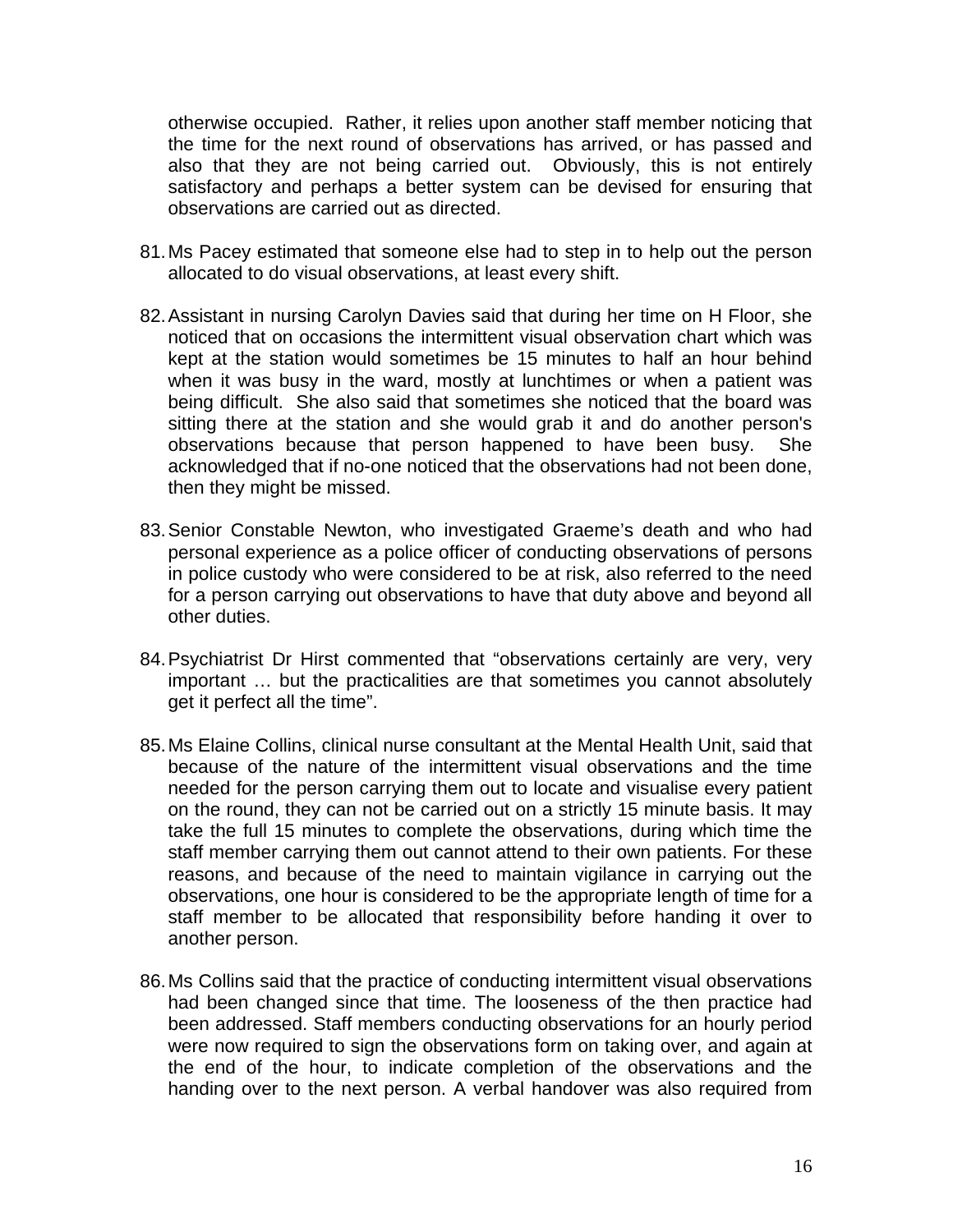one staff member to the next at the end of each hour. In addition, if a person doing visual observations had another matter they were required to attend to, then they were required to hand over the observations to another person. Ms Collins said that since this incident it had been made clear that intermittent visual observations take precedence. There had been a lot of education about their importance.

- 87. It appears therefore that the hospital has taken steps to remedy the somewhat loose arrangements that were in place at the time for carrying out intermittent visual observations (when the allocated staff member was for some reason required to attend to other duties).
- 88. The evidence at this inquest suggests that there is a need for all psychiatric units to have a system of visual observations in place which ensures that the observations are carried out as closely as possible to the intervals which have been determined to apply.

#### **Availability of means of suicide**

- 89. As to the availability within the ward of the means of suicide, clinical nurse consultant Ms Elaine Collins said that routine audits are conducted. Efforts have been made to reduce the number of plastic bags and other plastic, but they could not be eliminated because of the very widespread use and ready availability of plastic – for example, in continence pads, medical gloves and bin liners, in the packaging of all medical supplies and for use in the disposal of human waste. Visitors to patients bring in items in plastic bags.
- 90. Dr Hirst considered that practically it was just not possible to eliminate plastic bags from hospital wards, and more generally, that it was just not possible to remove every possible means of suicide.
- 91.I am satisfied that it is not reasonably possible or practicable to eliminate plastic bags and other plastic material from psychiatric wards. Whilst it would be desirable to know where Graeme Eady obtained the plastic bag he used, that would not have affected the findings or any riders I might make in this inquest.

#### **Preservation of the scene**

92. The police were not notified before Graeme Eady's death of the incident in the Royal Brisbane and Women's Hospital on 15 October 2003, and for that reason it was not possible for them to carry out a forensic examination of the scene, because it had been cleaned and Graeme's personal effects removed before the police became involved.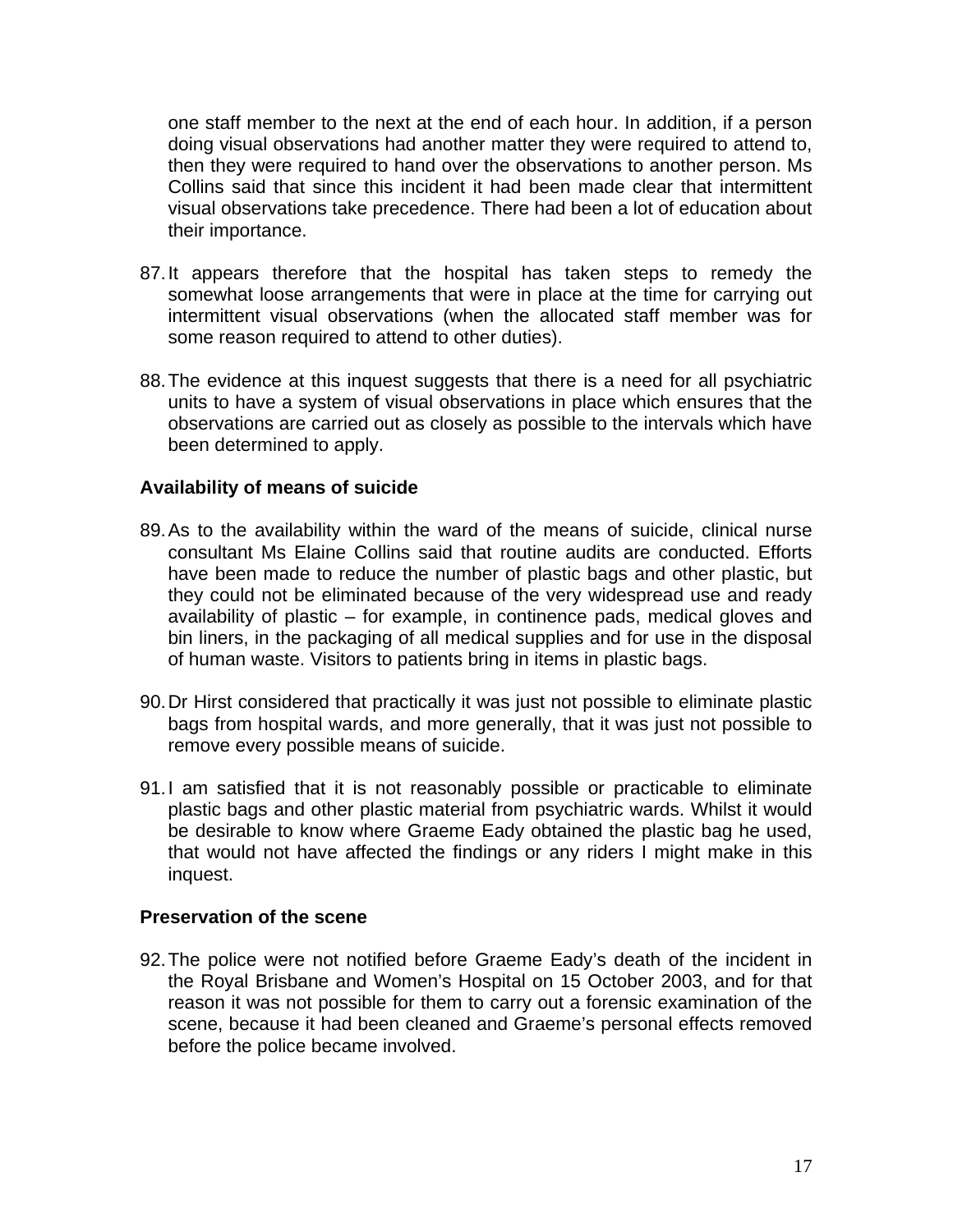- 93. As to the preservation of the scene after an incident such as this, clinical nurse consultant Elaine Collins said that there was no policy in place, although there was a very clear policy when a death occurred in the ward. Clinical nurse Bruce Collyer, who was the shift co-ordinator at the time, assisted in cleaning up the area with two other nurses. He said that hospital policy was that the scene was to be preserved if there was a death in the ward, but that was not the position at the time.
- 94. In these circumstances it is understandable that the scene was not preserved. Apart from the likelihood that the plastic bag used by Mr Eady might have been identified, I do not think that the preservation of the scene would have added to the evidence that it has been possible to assemble in this case.

#### **Policy for transfer between wards**

- 95. There is no policy in the Mental Health Service or throughout the Royal Brisbane and Women's Hospital with respect to a decision to transfer patients between floors. Where aggressive incidents occur between in-patients, a clinical decision has to be made to manage the safety of all persons. One outcome may be to move one patient to another floor to reduce the risk of further aggressive incidents.
- 96. It is clear on the evidence that Graeme Eady was unhappy about the decision to transfer him from G Floor to H Floor on 11 October 2003, and also that efforts were made to explain the reasons for the move to him. It is also clear that at times Graeme was quite angry when he was on G Floor and he continued to be angry after the transfer to H Floor.
- 97. I am satisfied that the decision to transfer Graeme Eady from G Floor to H Floor on 11 October 2003 was a clinical decision made on a sound and proper basis on the facts which presented themselves to those treating him at the time. I also accept the submission which has been made on behalf of the hospital and the Brisbane Health Service District that a decision as to transfer between wards is a clinical decision which should be made on a case by case basis having regard to the particular circumstances and relevant clinical considerations at the time.
- 98. The hospital records do not indicate who made the decision to transfer Graeme Eady from G Floor to H Floor. In submissions on behalf of the hospital (Royal Women's and Brisbane Health Service District), it is accepted that the identity of the person making such a decision, as well as the reasons for the transfer, should be clearly documented in the patient's chart, and I think that is correct.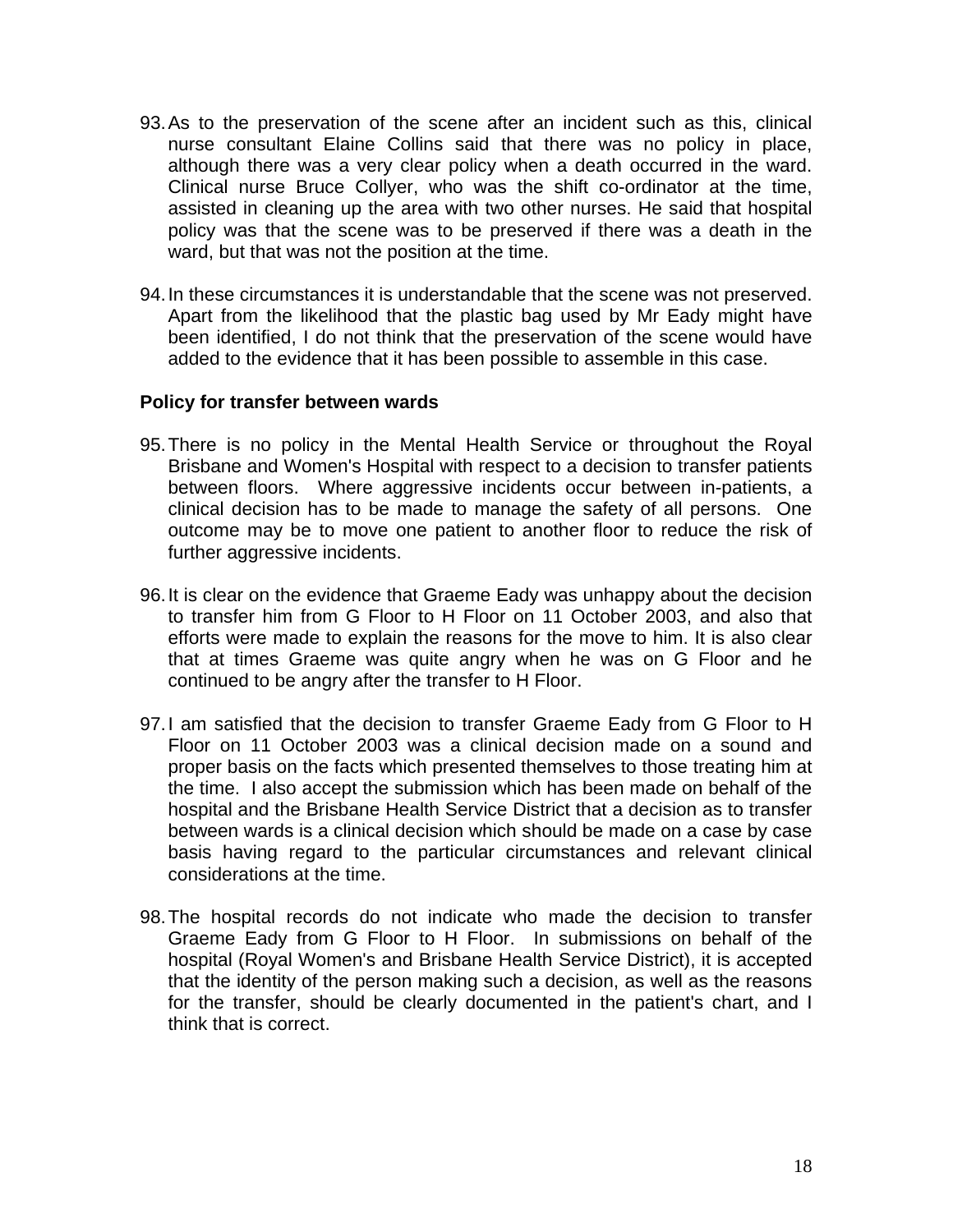### **Conclusion**

- 99. Graeme Eady was a 25 year old man who had suffered from depression since he was about 16 years old, although this was not formally diagnosed until July of 2003. He then began receiving psychiatric treatment and care in the community. After an apparent suicide attempt on 24 September 2003, he was admitted as an inpatient to the Mental Health Unit of Royal Brisbane and Women's Hospital. On 11 October, he was transferred from G Floor to H Floor of the Mental Health Unit after an altercation with another patient. He was placed on 15 minute visual observations. An involuntary treatment order was made on 13 October 2003 because of concerns about his mental state. He continued to express ideas of suicide. The involuntary treatment order was confirmed by a psychiatrist on 15 October 2005.
- 100. In the early afternoon of 15 October 2003, Graeme Eady was found by a nurse in the bathroom area of his room on H Floor of the Mental Health Unit with a plastic bag over his head. He was unconscious and not breathing. Emergency treatment was immediately commenced and he was resuscitated. Later that day he was transferred to the Intensive Care Unit of the Princess Alexandra Hospital. He was found to have suffered severe brain damage as a result of the incident, and after his family were consulted, a decision was made to discontinue life support and he died on 19 October 2003 at the Princess Alexandra Hospital.
- 101. Graeme Eady's treating team were aware of his risk of suicide, and I consider that appropriate steps were taken, in the circumstances as they appeared to be, to address that risk, by regular consultation and monitoring of his condition, the use of medication, the making of an involuntary treatment order, and by placing him under 15 minute observations. Tragically, in his depressed mental state and in the short time when he was not under observation, Graeme took steps on 15 October 2003 to end his own life.
- 102. Subject to the observations I have made about the system then in place for the carrying out of intermittent visual observations, I consider that appropriate care was taken by those treating Graeme to assess and respond to his risk of suicide.

## **FINDINGS**

- 103. I make the following findings
	- (a) The identity of the deceased was Graeme William Julian Eady.
	- (b) His date of birth was 9 October 1978.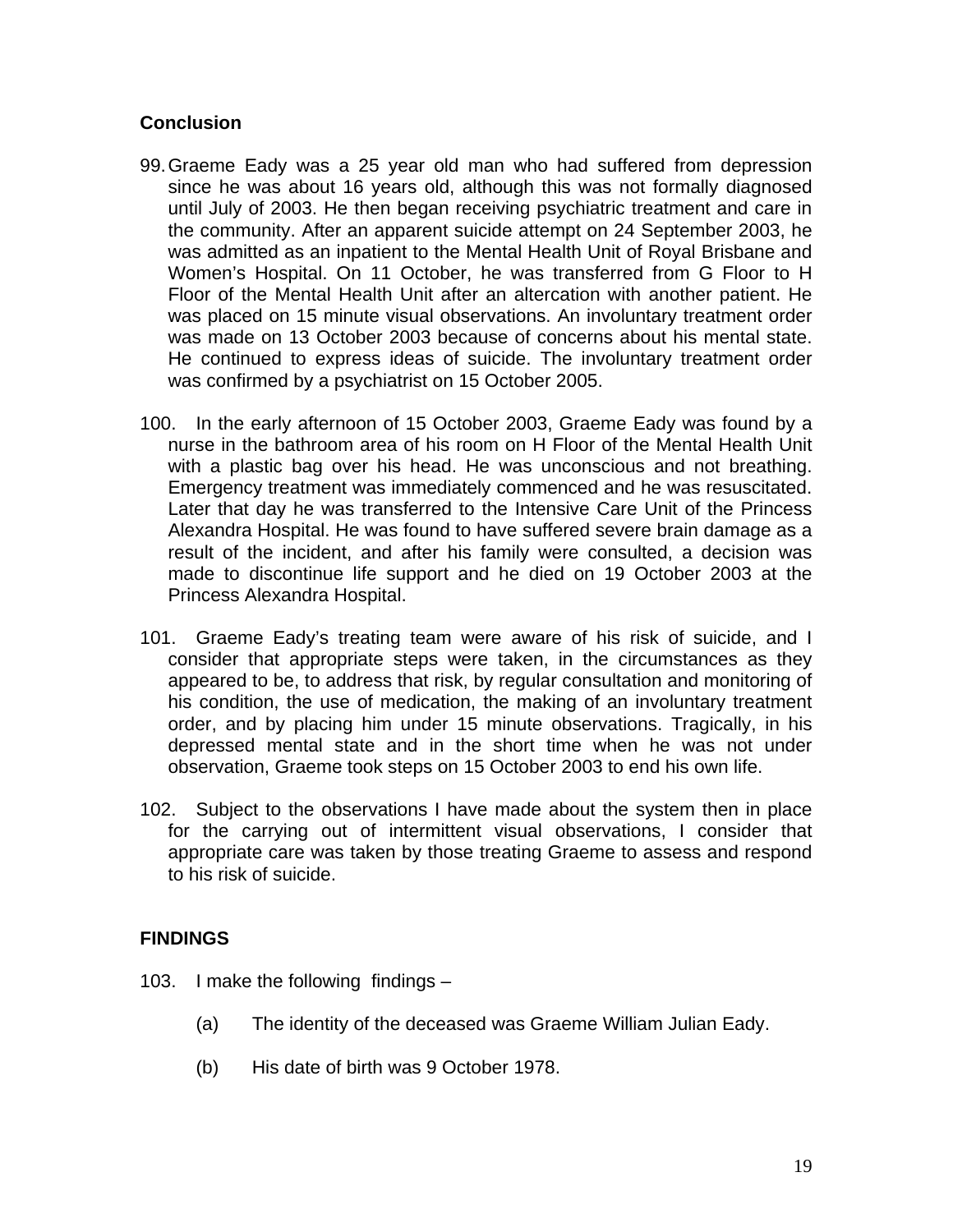- (c) His last known address was 74 Gerler Street, Bardon, Brisbane.
- (d) At the time of death he was not employed.
- (e) The date of death was 19 October 2003.
- (f) The place of death was the Princess Alexandra Hospital, Brisbane.
- (g) The formal cause of death was:
	- hypoxic-ischaemic brain injury
	- plastic bag asphyxia.
- 104. This court has jurisdiction in appropriate cases to commit for trial any person/s which the evidence shows may be charged with the offences mentioned in section 24 of the *Coroners Act 1958*. There is no evidence at all of the commission of such offences, and I therefore make the formal finding that the evidence is not sufficient to put any person or persons upon any trial. Therefore no person will be committed for trial.

#### **RECOMMENDATIONS**

- 105. The evidence highlighted defects in the system then in place for carrying out observations at the time of the incident involving Graeme Eady on H Floor of the Mental Health Unit at the Royal Brisbane and Women's Hospital on 15 October 2003. I have concluded that the intermittent visual observations scheduled for 2.15 pm on that day were not carried out, but the interval between when Graeme was last seen by registered nurse Smithstone and when Mr Smithstone found him in the shower was no more than about 20 minutes. I therefore find that the manner and timing of the observations did not materially contribute either to Graeme Eady having the opportunity to act as he did or to the time it took to find him and commence resuscitation.
- 106. The Mental Health Unit at the Royal Brisbane and Women's Hospital has adopted new procedures since the death of Graeme Eady with a view to ensuring that intermittent visual observations of patients are carried out at the directed intervals in respect of each patient, and are properly documented.
- 107. I consider that the new procedures for conducting IVOs are a significant improvement on the procedures which were in place at the time. I consider that the Queensland Director of Mental Health should investigate the suitability of similar procedures throughout Queensland, and to have them introduced if they are considered appropriate in all in-patient psychiatric facilities in Queensland.